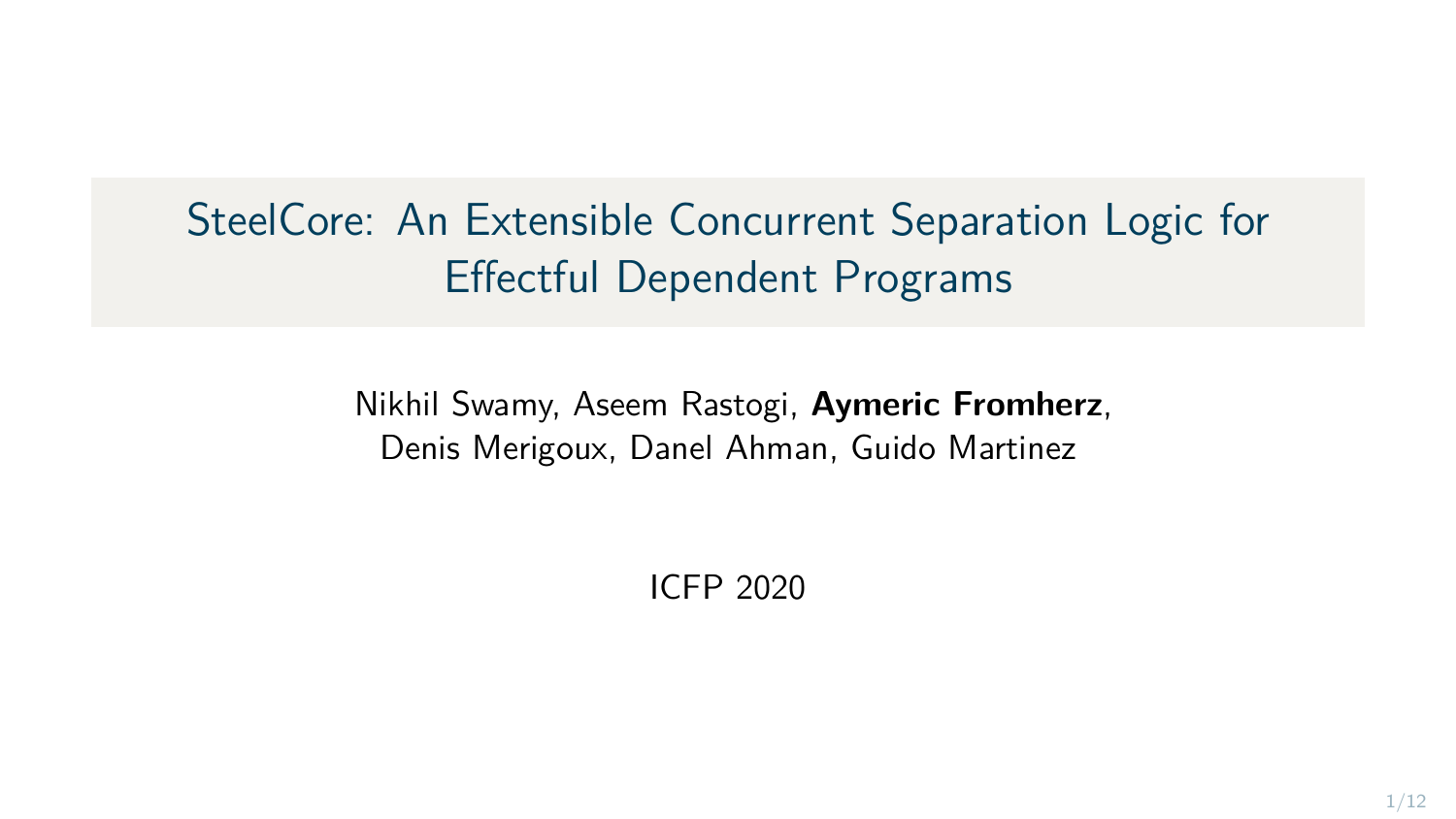**Lots of recent work on using Concurrent Separation Logic (CSL) for verification**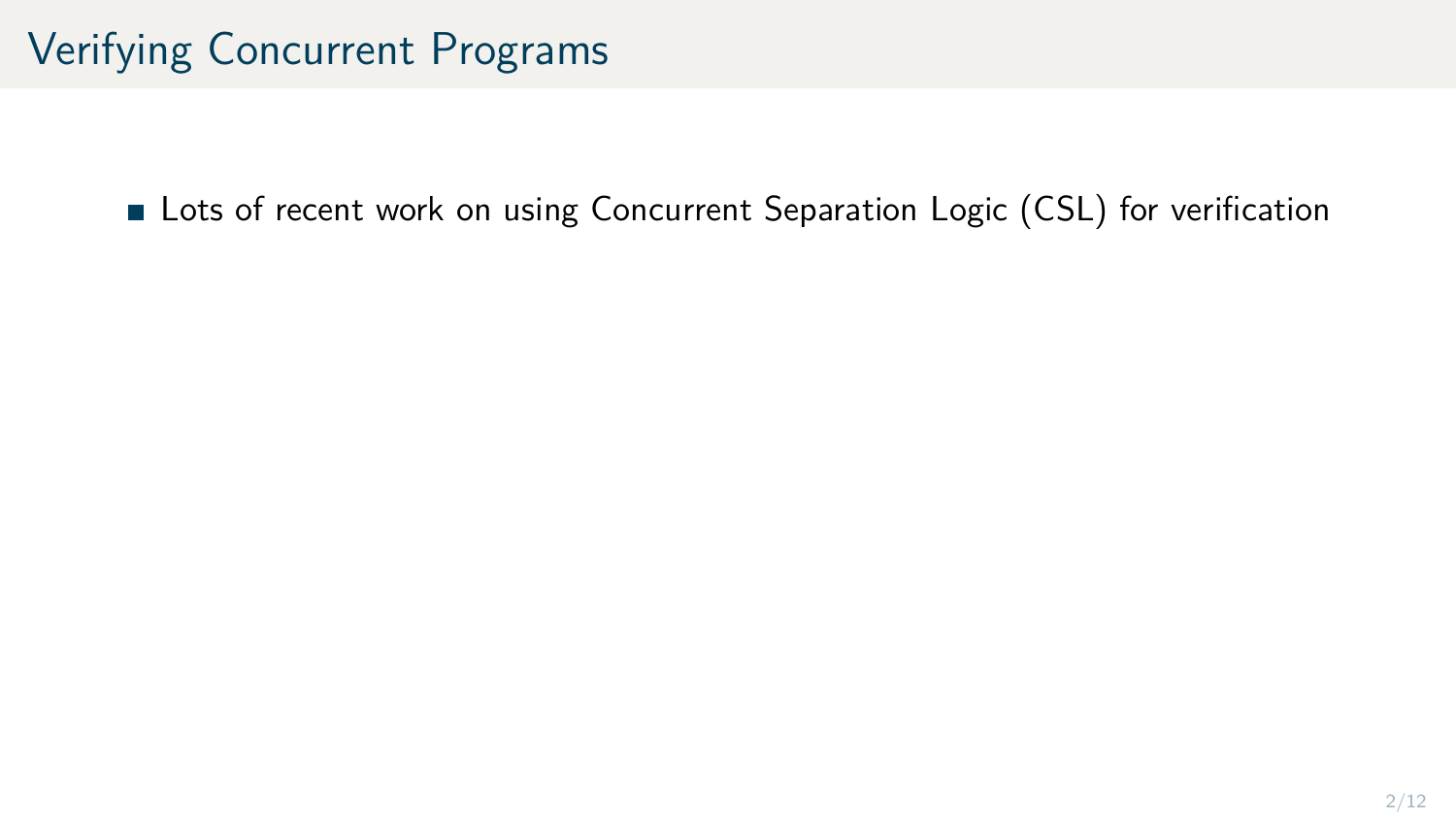- **Lots of recent work on using Concurrent Separation Logic (CSL) for verification** 
	- Iris: Comprehensive, expressive logic. But applies to deeply embedded, simply-typed languages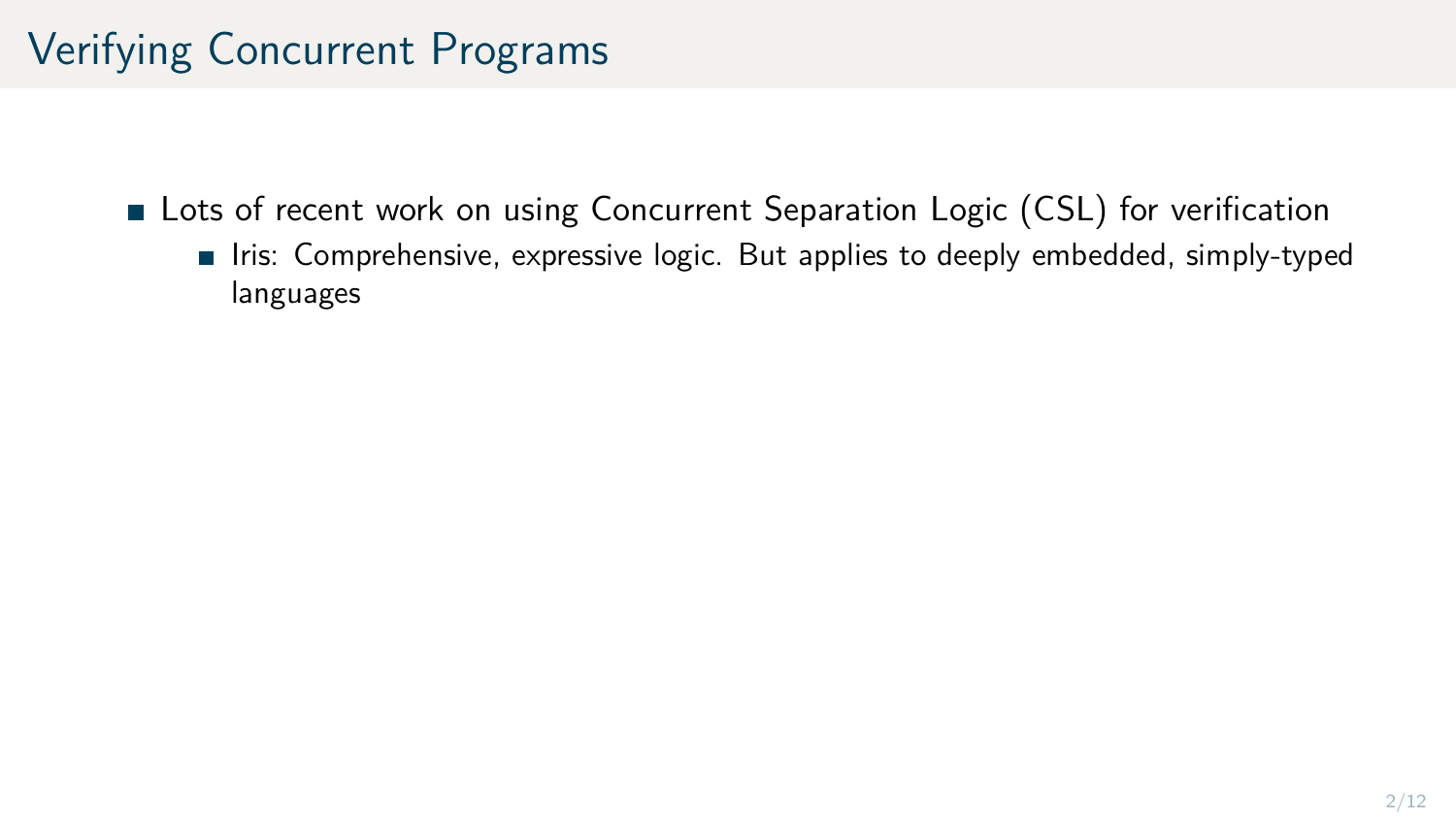**Lots of recent work on using Concurrent Separation Logic (CSL) for verification** 

- Iris: Comprehensive, expressive logic. But applies to deeply embedded, simply-typed languages
- How to get a CSL for a dependently-typed language? Through a shallow embedding?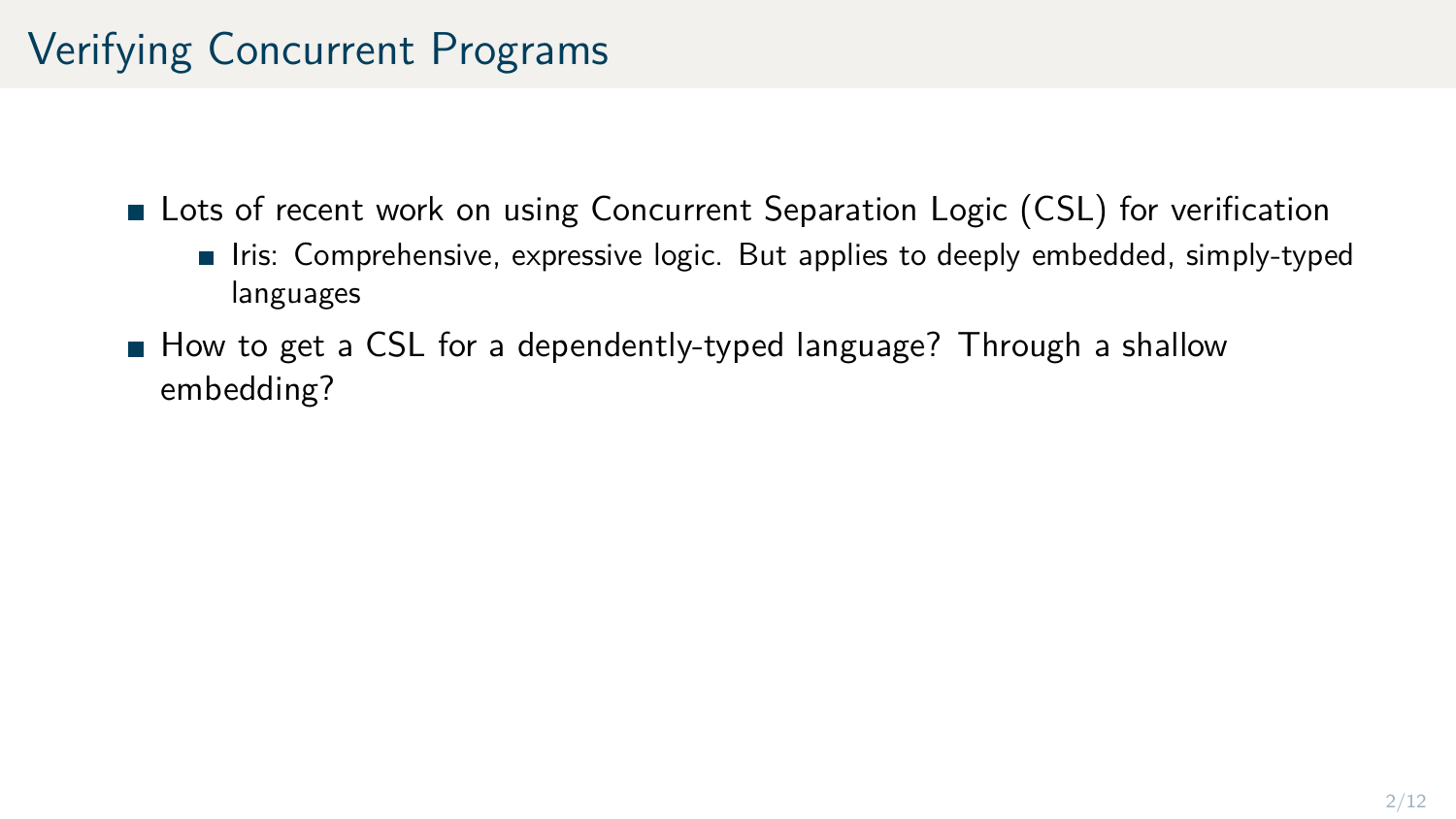**Lots of recent work on using Concurrent Separation Logic (CSL) for verification** 

- Iris: Comprehensive, expressive logic. But applies to deeply embedded, simply-typed languages
- How to get a CSL for a dependently-typed language? Through a shallow embedding?

### **Challenges**

- How to reflect the effect of concurrency in the language?
- $\blacksquare$  How to support partial correctness?
- How to enable dynamically allocated invariants?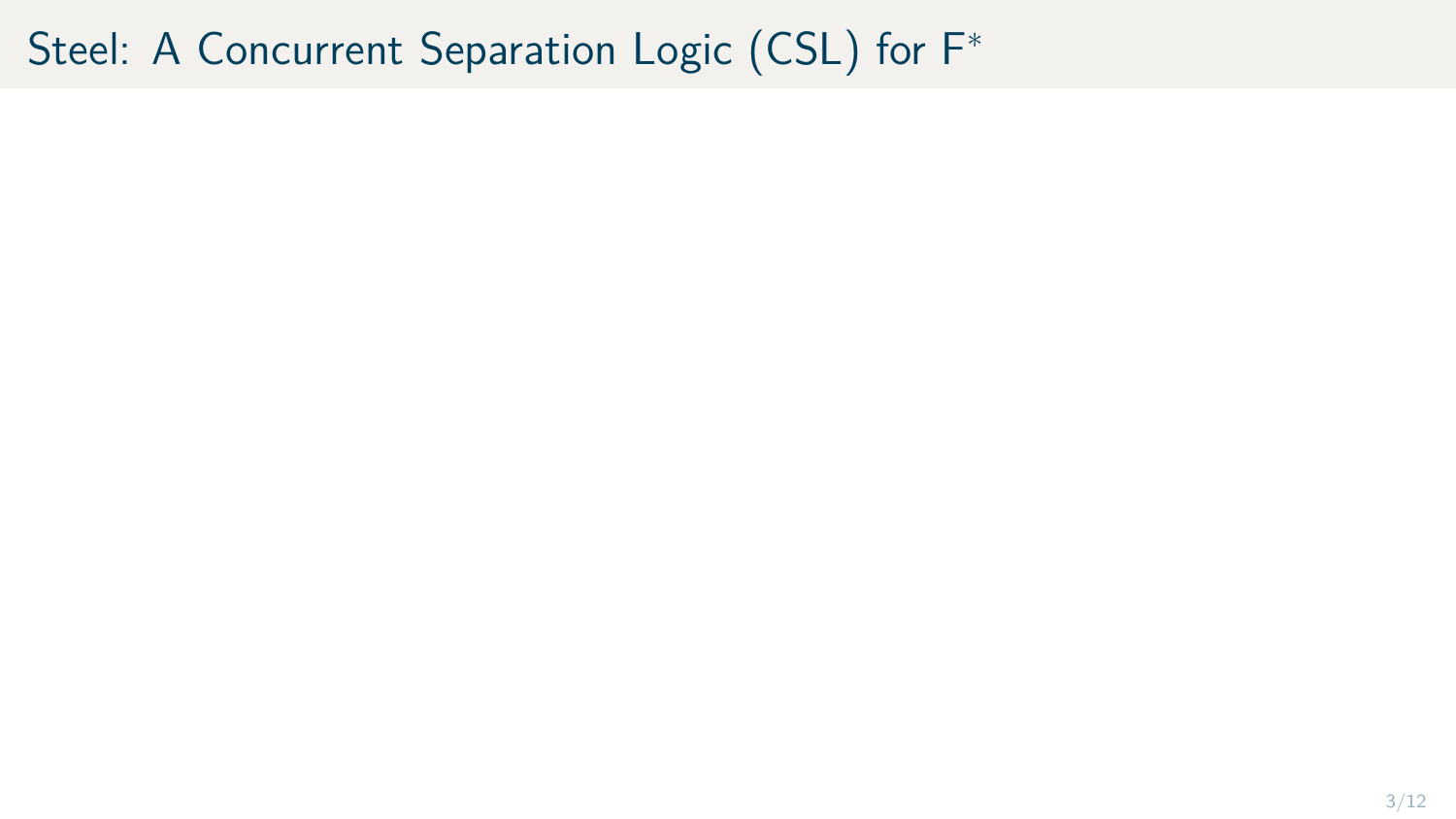Action trees Intrinsically-typed interpreter State typeclass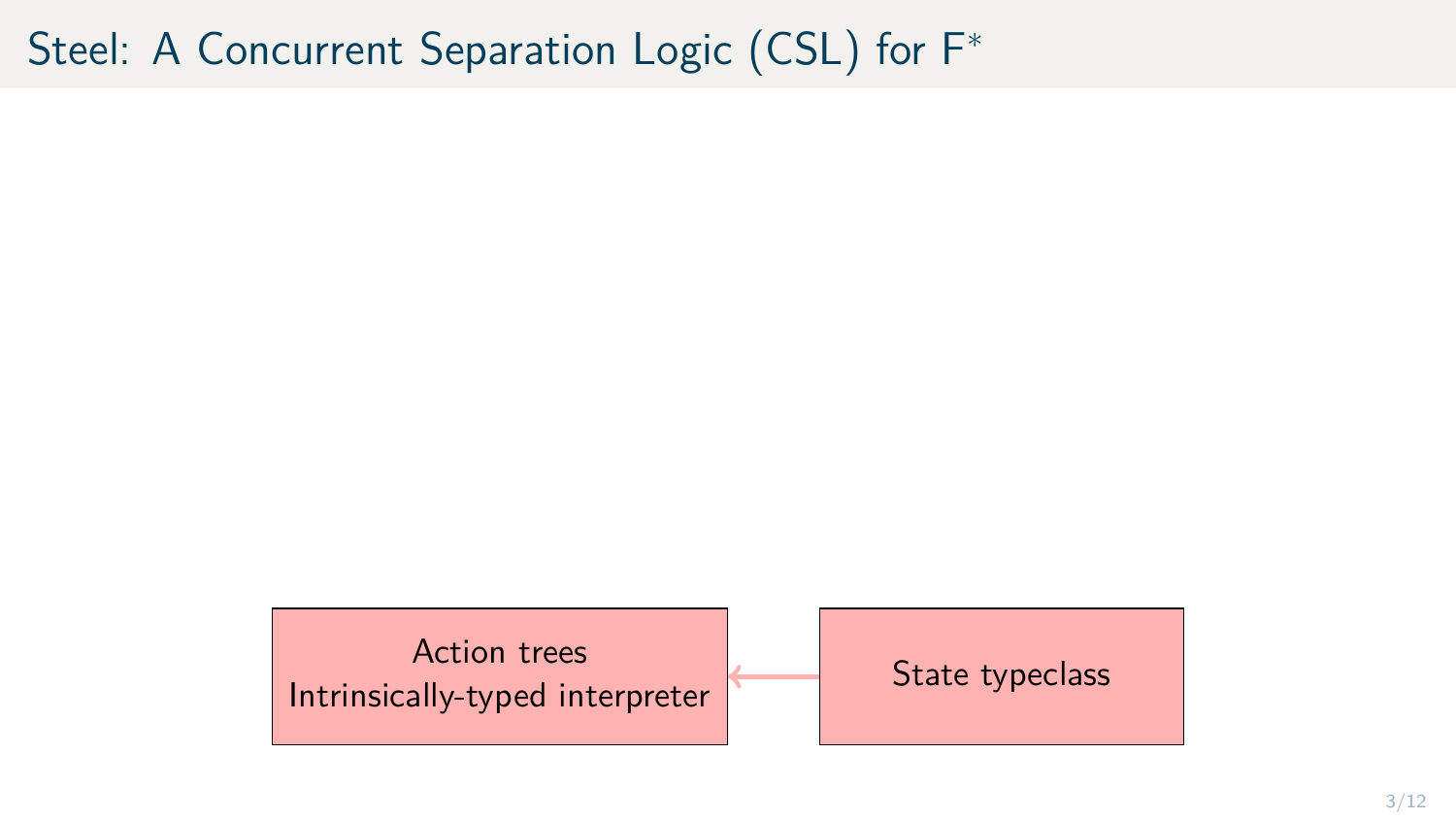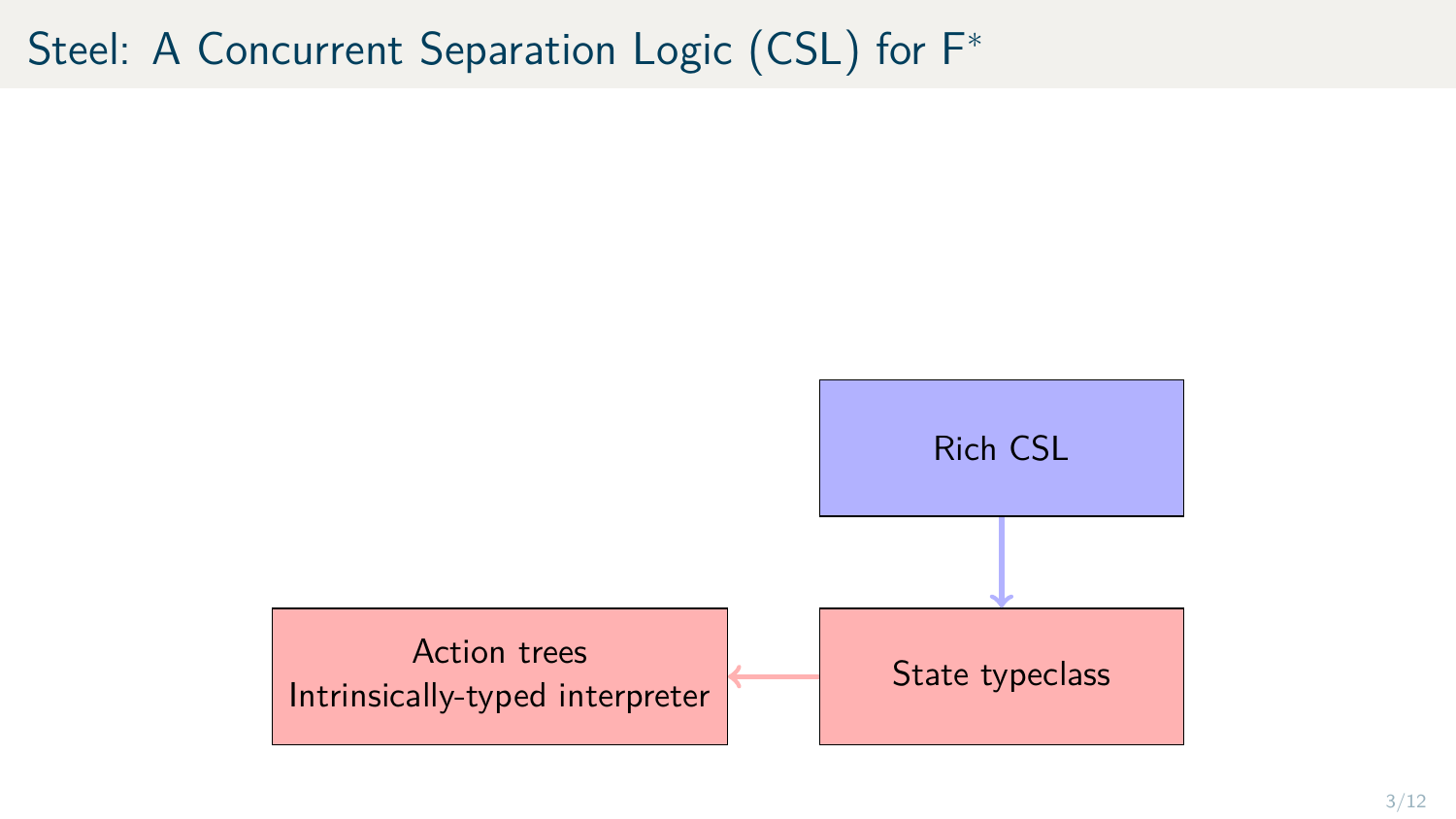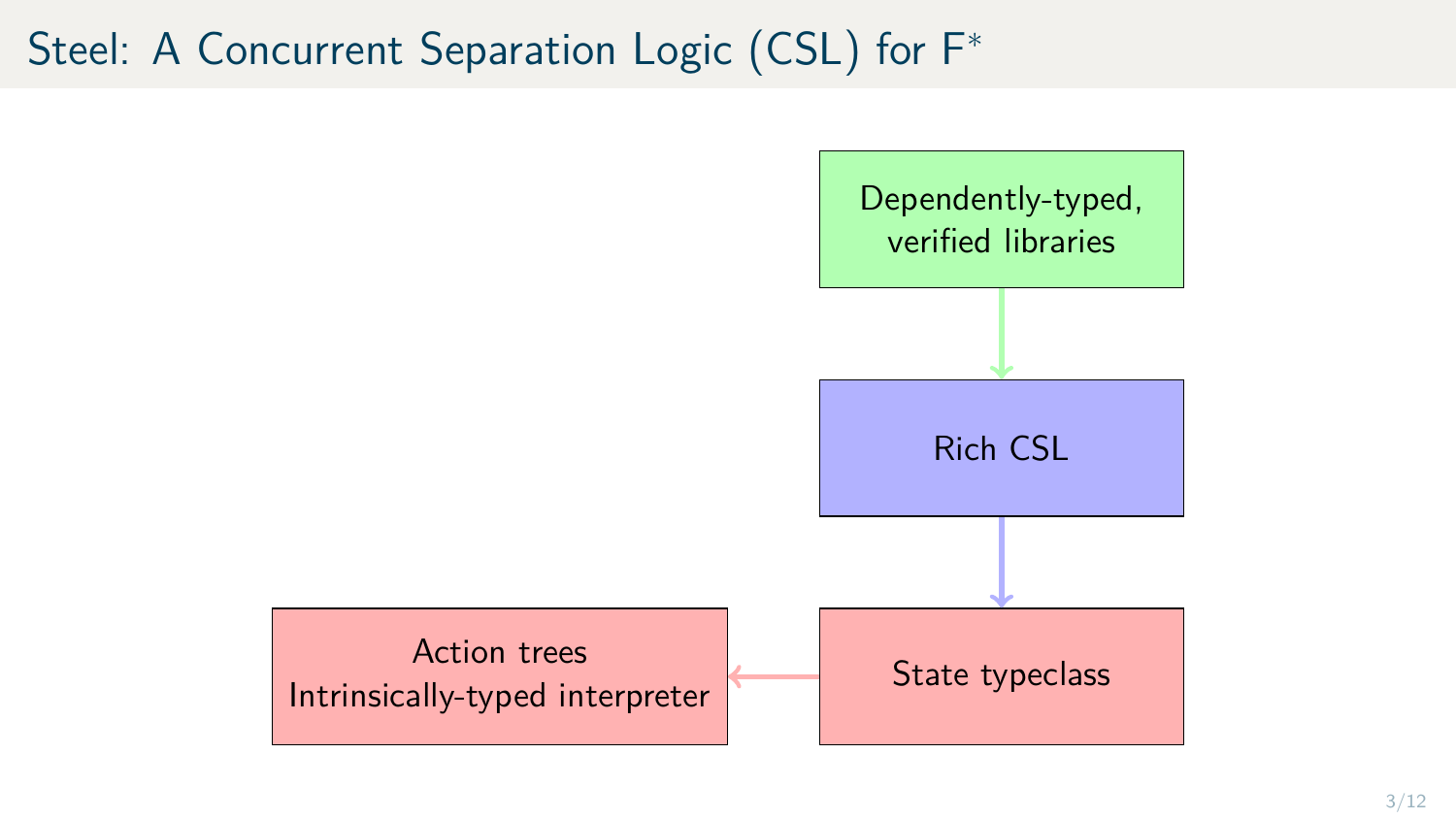type state  $=$  {mem: Type; slprop:Type; equals; emp; star; interp: slprop  $\rightarrow$  mem  $\rightarrow$  prop}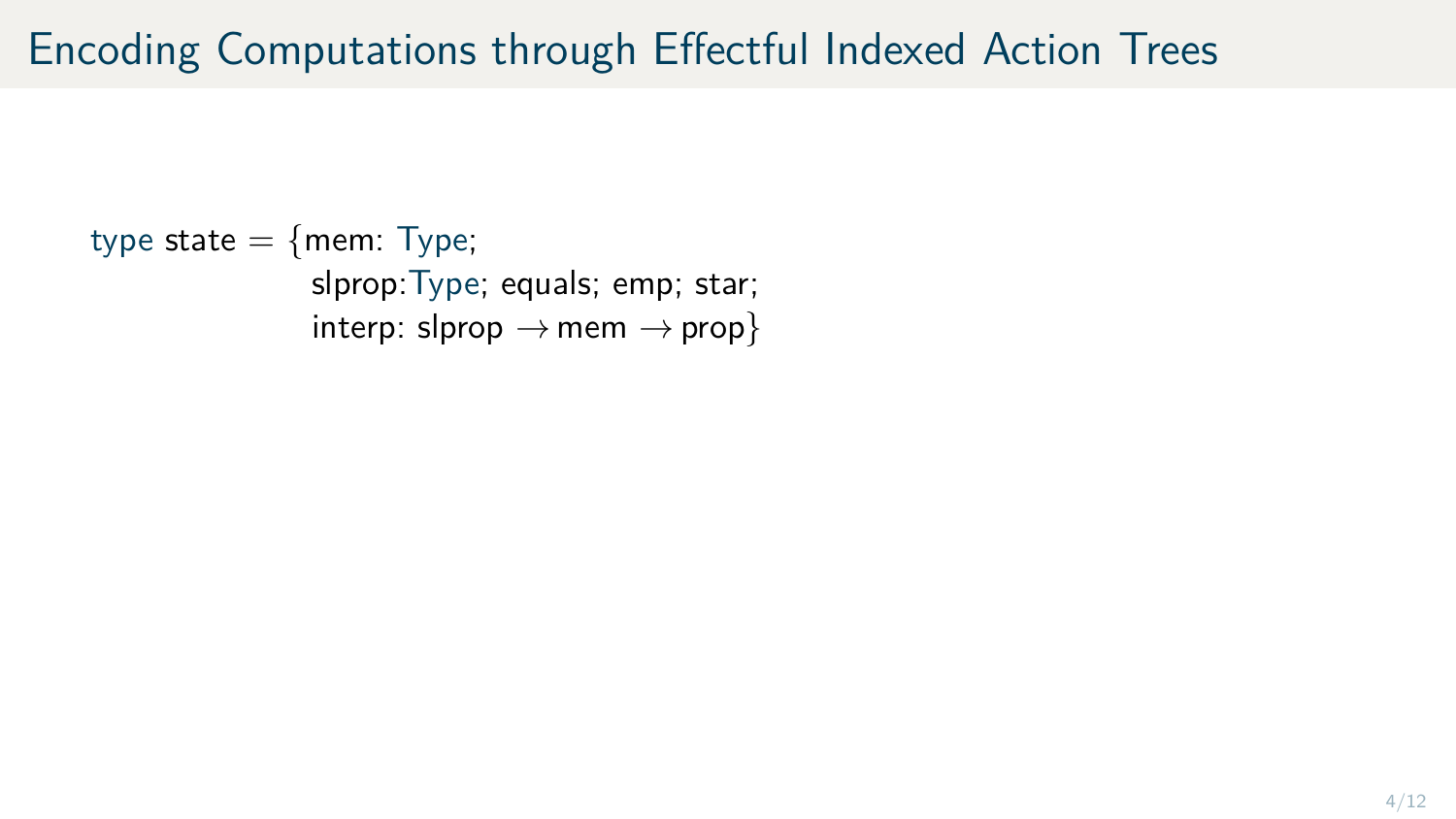type state  $=$  {mem: Type; slprop:Type; equals; emp; star; interp: slprop  $\rightarrow$  mem  $\rightarrow$  prop}

type ctree (st:state) : a:Type  $\rightarrow$  pre:st.slprop  $\rightarrow$  post:(a  $\rightarrow$  st.slprop)  $\rightarrow$  Type =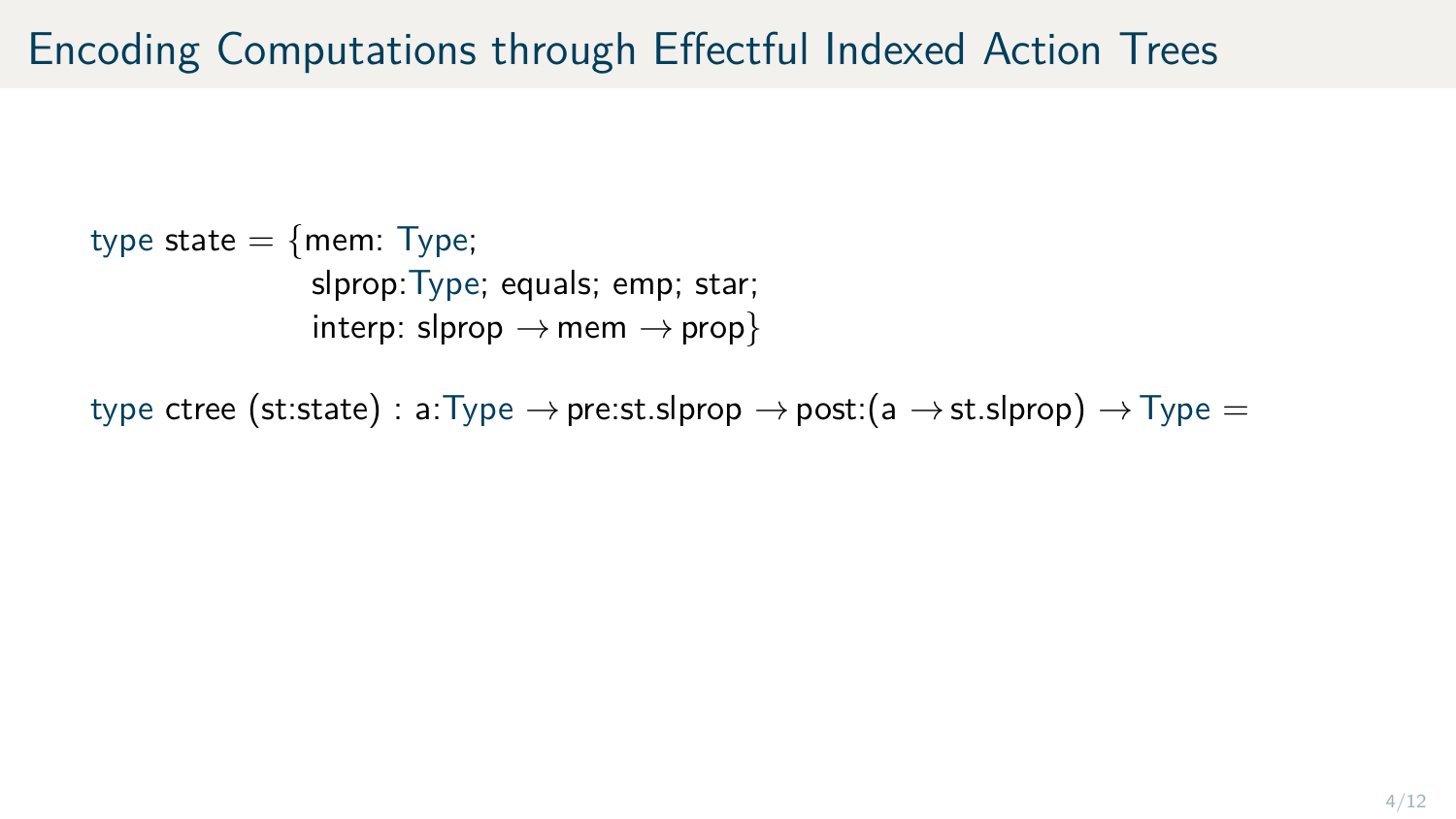type state  $=$  {mem: Type; slprop:Type; equals; emp; star; interp: slprop  $\rightarrow$  mem  $\rightarrow$  prop}

type ctree (st:state) : a:Type  $\rightarrow$  pre:st.slprop  $\rightarrow$  post:(a  $\rightarrow$  st.slprop)  $\rightarrow$  Type = Ret : y:a  $\rightarrow$  ctree st a (post y) post Act : action a pre post  $\rightarrow$  ctree st a pre post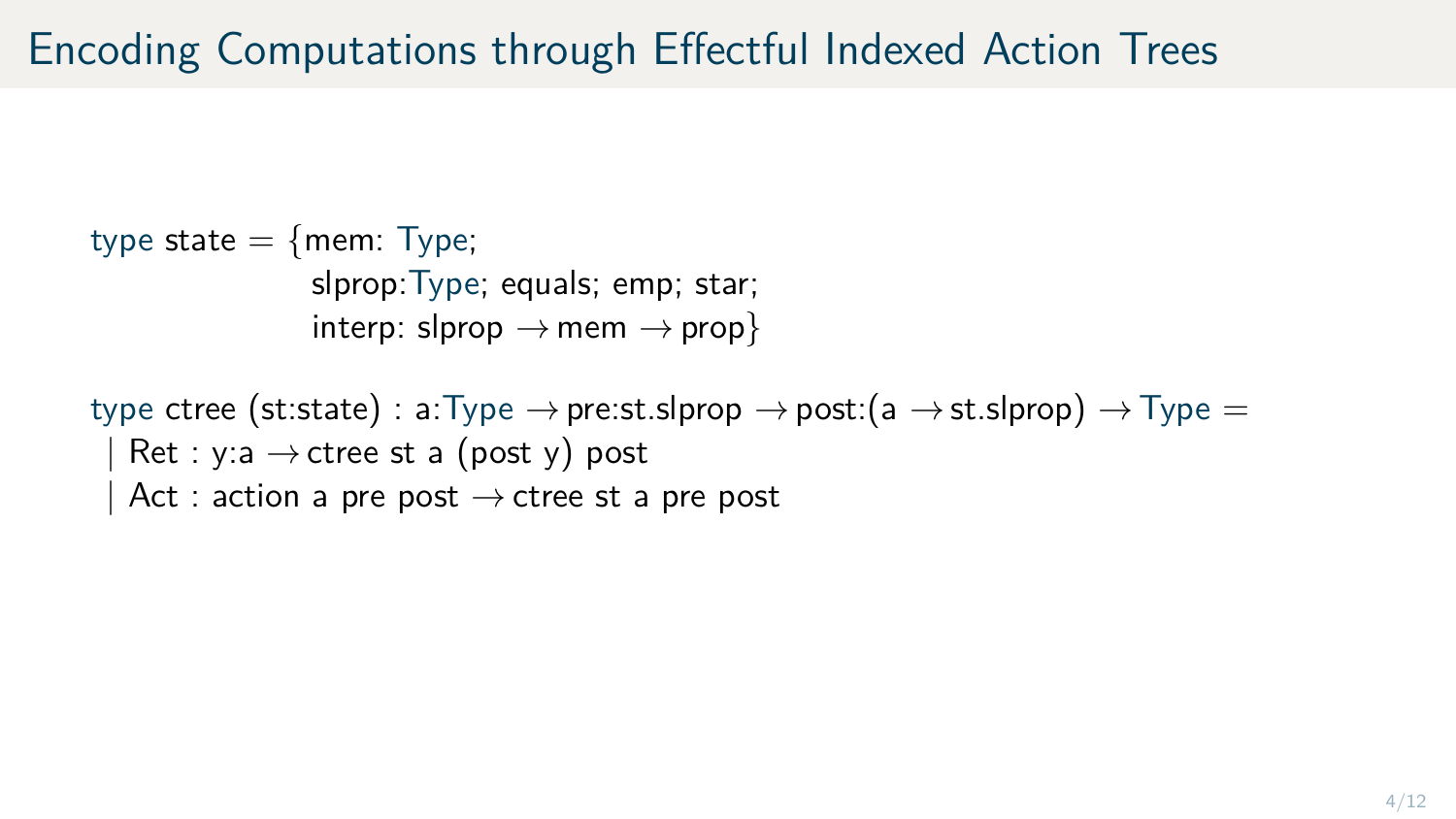type state  $=$  {mem: Type; slprop:Type; equals; emp; star; interp: slprop  $\rightarrow$  mem  $\rightarrow$  prop}

type ctree (st:state) : a:Type  $\rightarrow$  pre:st.slprop  $\rightarrow$  post:(a  $\rightarrow$  st.slprop)  $\rightarrow$  Type = Ret : y:a  $\rightarrow$  ctree st a (post y) post Act : action a pre post  $\rightarrow$  ctree st a pre post Bind : ctree st a p q  $\rightarrow$  ((y:a)  $\rightarrow$  Dv (ctree st b (q y) r))  $\rightarrow$  ctree st b p r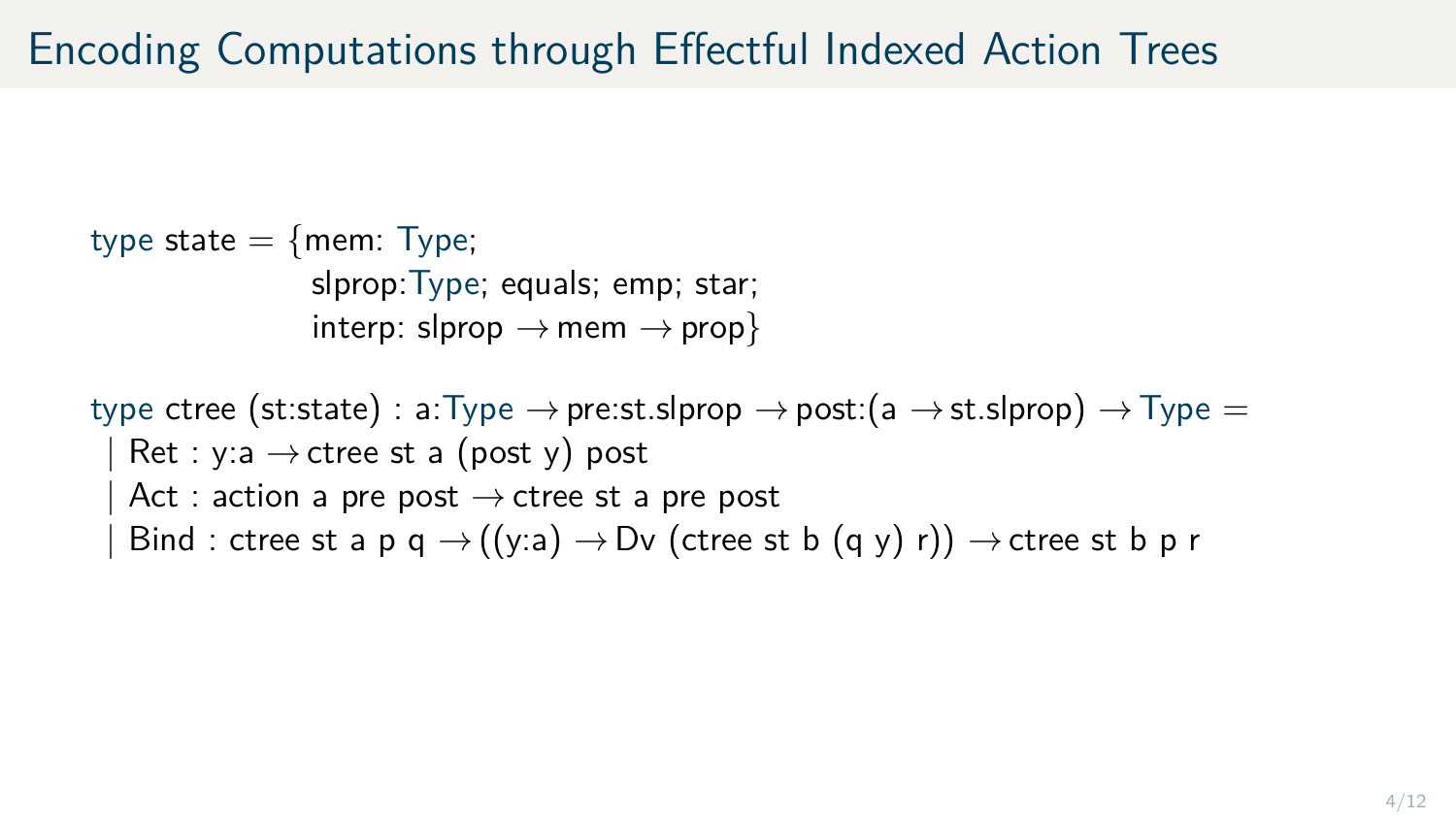type state  $=$  {mem: Type; slprop:Type; equals; emp; star; interp: slprop  $\rightarrow$  mem  $\rightarrow$  prop} type ctree (st:state) : a:Type  $\rightarrow$  pre:st.slprop  $\rightarrow$  post:(a  $\rightarrow$  st.slprop)  $\rightarrow$  Type = Ret : y:a  $\rightarrow$  ctree st a (post y) post Act : action a pre post  $\rightarrow$  ctree st a pre post Bind : ctree st a p q  $\rightarrow$  ((y:a)  $\rightarrow$  Dv (ctree st b (q y) r))  $\rightarrow$  ctree st b p r  $\text{Par : three st a p q } \rightarrow \text{ctree st a' p' q' } \rightarrow \text{ctree st (a & a') (p 'st.star' p') ( } \lambda (y, y') \rightarrow$  $q \vee 'st.star' q' \vee')$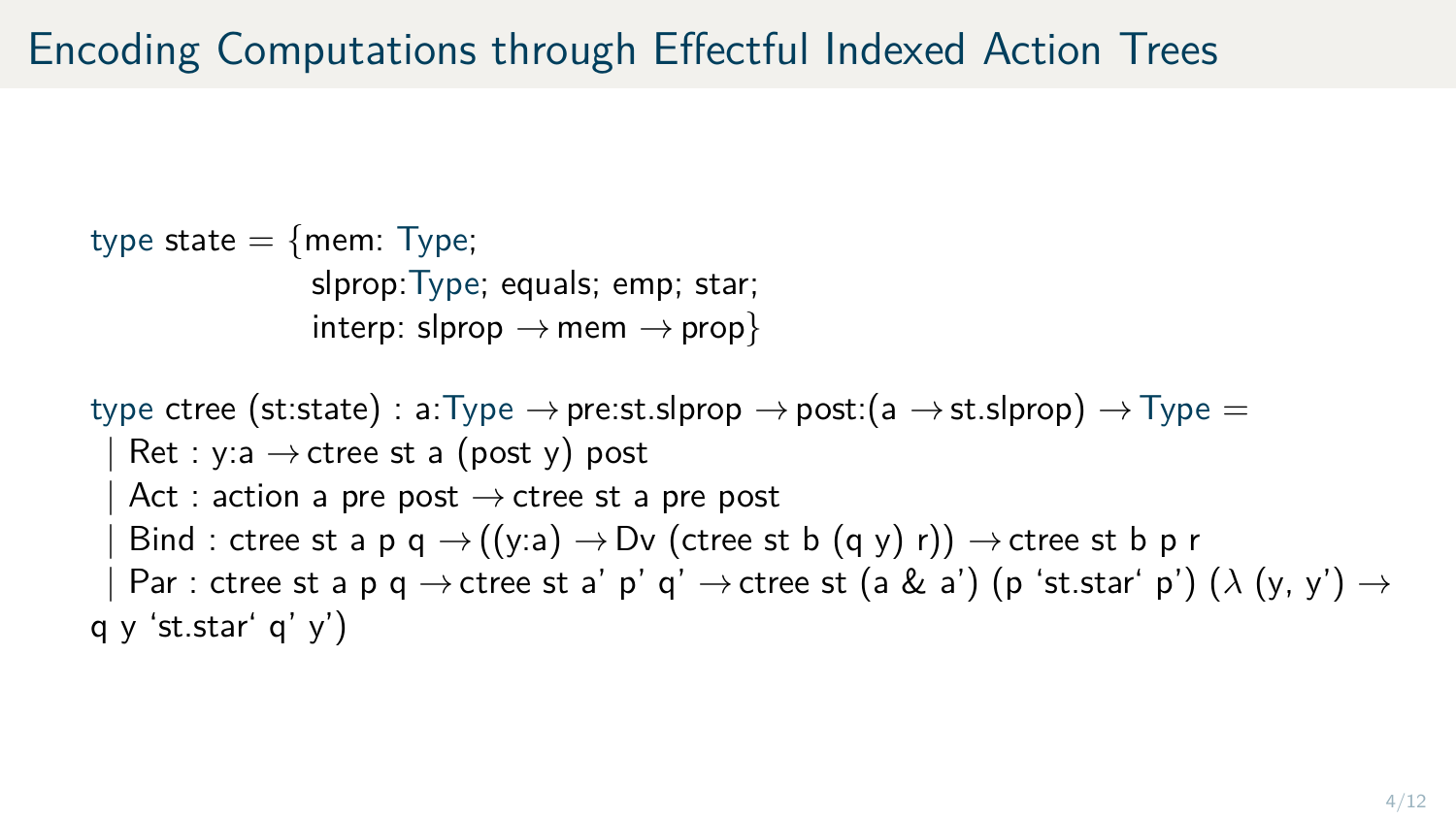- We propose an intrinsically-typed definitional interpreter
- Atomic actions are non-deterministically interleaved
- The type of the interpreter states its soundness

```
val run (e:ctree st a p q) : NST a
 (requires \lambdam \rightarrow st. interp p m)
 (ensures \lambdam0 y m1 \rightarrow st.interp (q y) m1)
```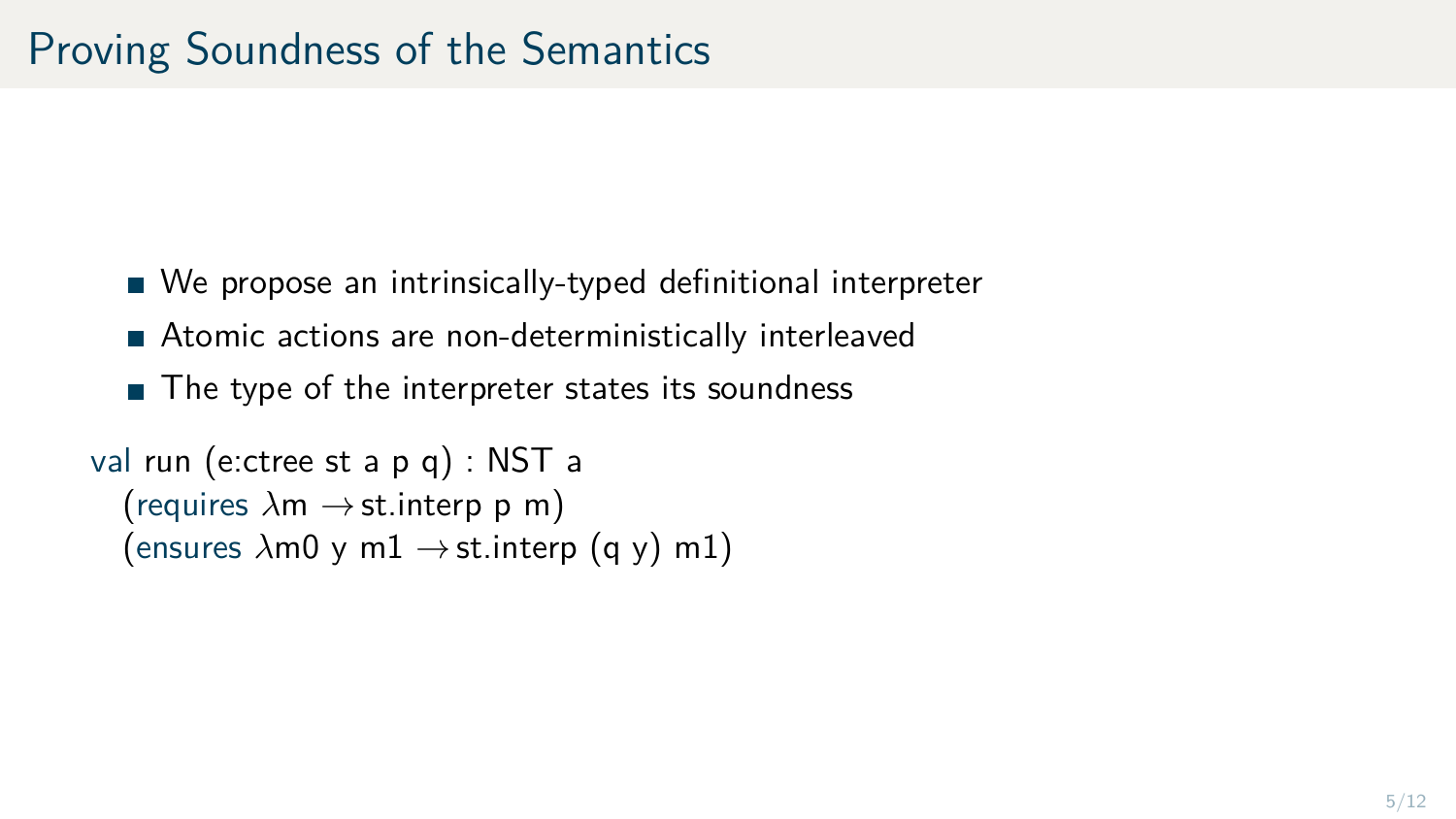**Memory:** Map from abstract addresses to typed references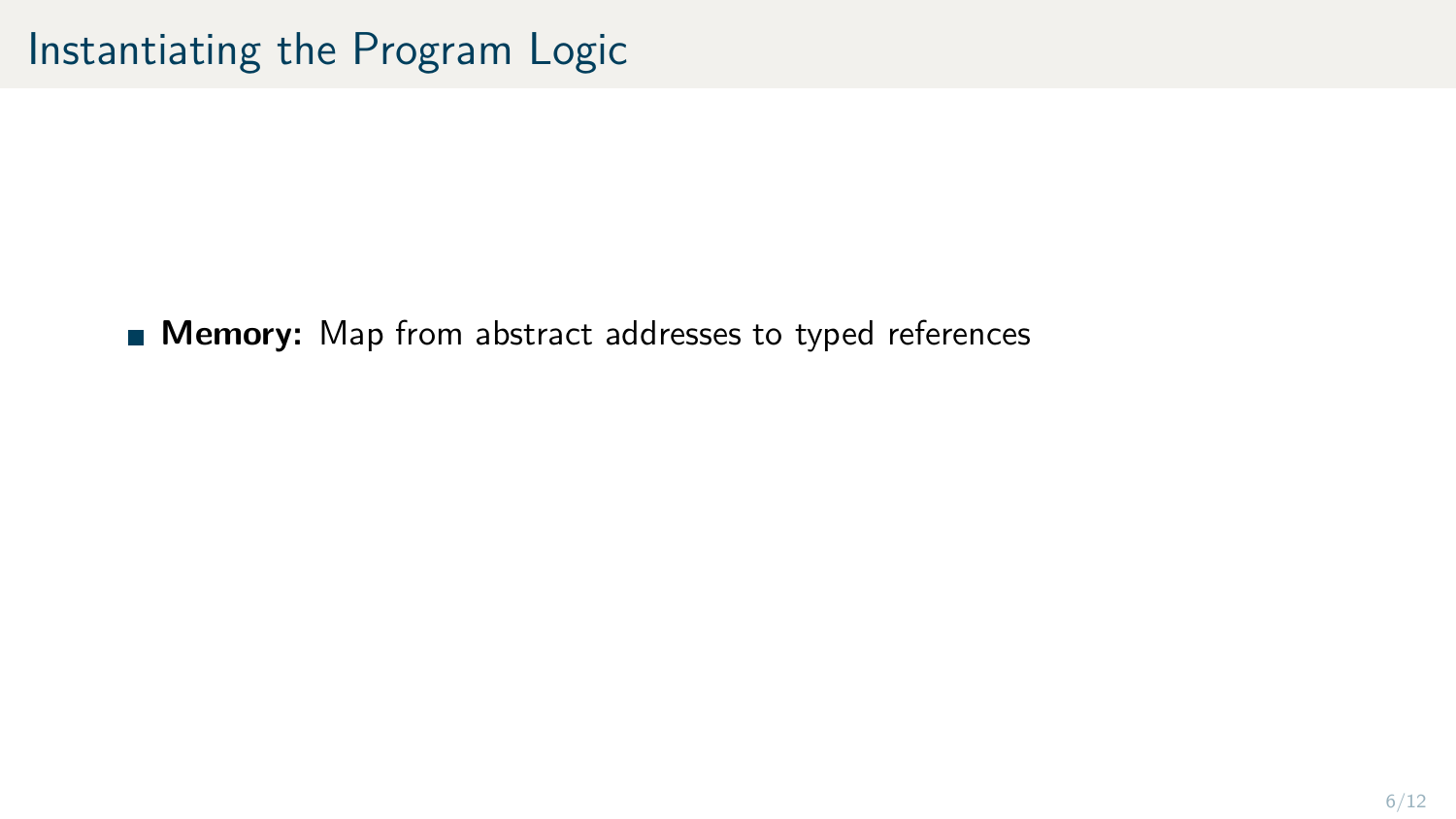- **Memory:** Map from abstract addresses to typed references
- Standard SL connectives:  $\star$ ,  $\to$ ,  $\wedge$ ,  $\vee$ ,  $\exists$ ,  $\forall$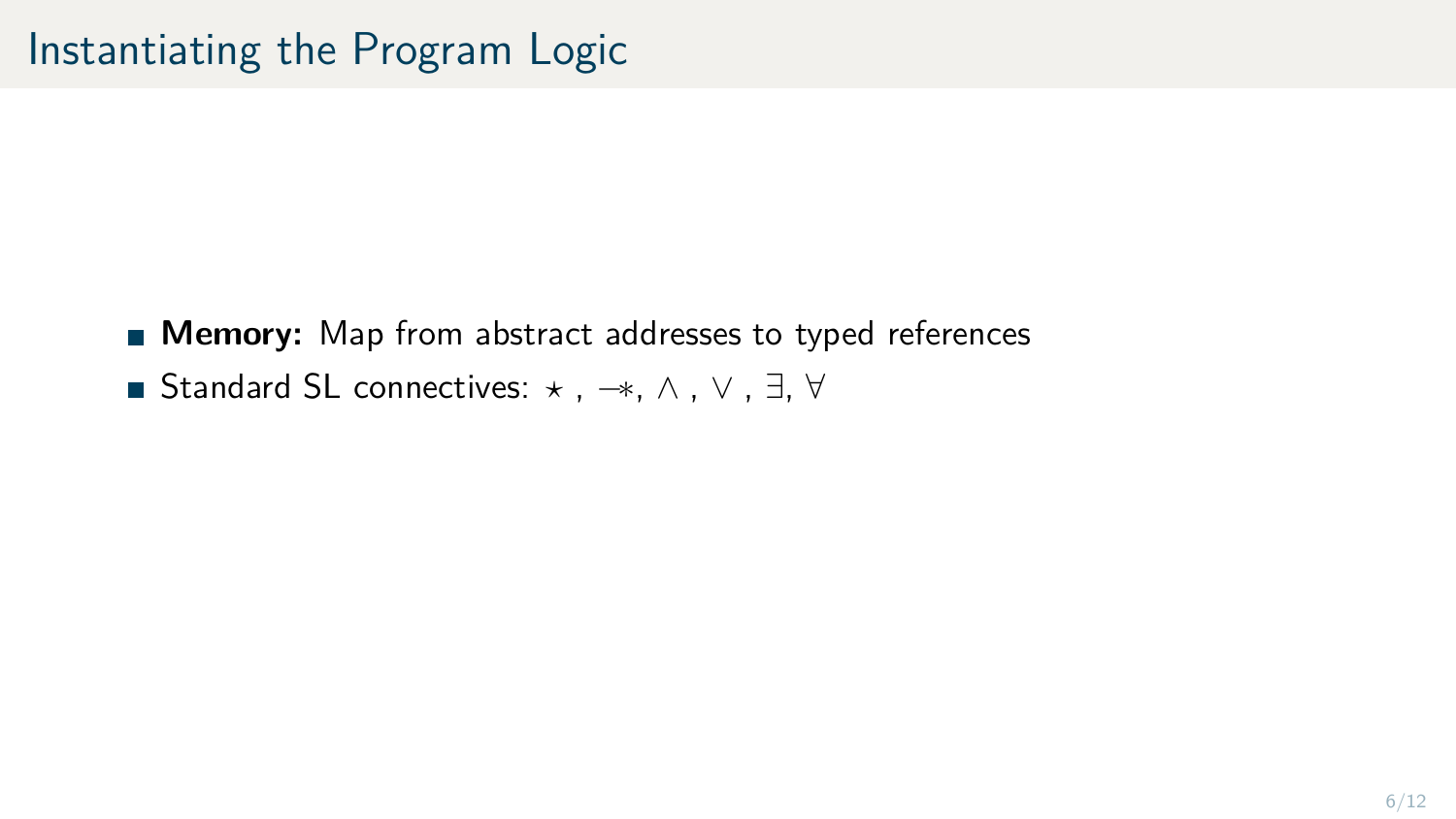- **Memory:** Map from abstract addresses to typed references
- Standard SL connectives:  $\star$ ,  $\to$ ,  $\wedge$ ,  $\vee$ ,  $\exists$ ,  $\forall$
- Partial Commutative Monoid (PCM)-indexed pts\_to assertion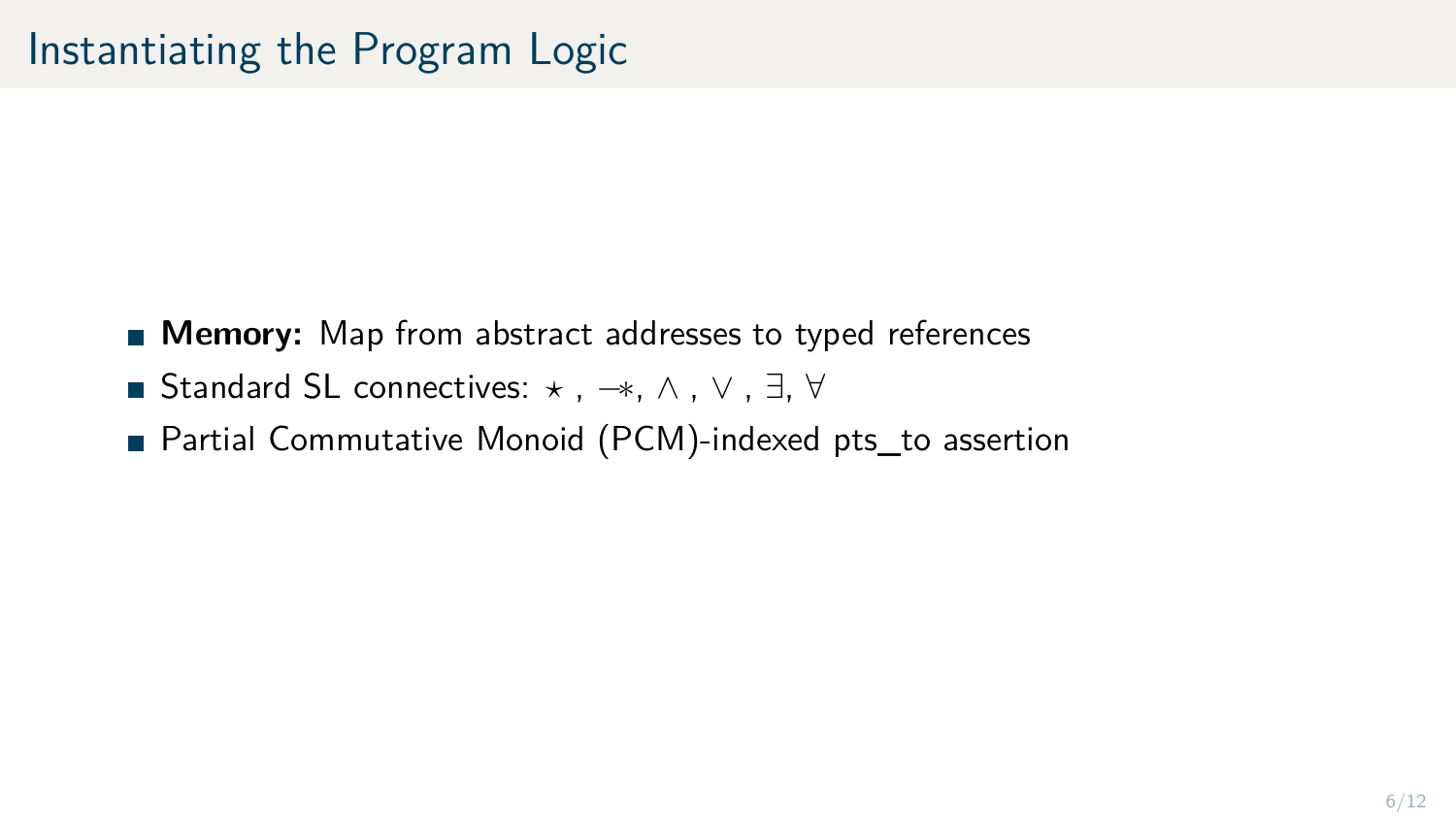- **Memory:** Map from abstract addresses to typed references
- Standard SL connectives:  $\star$ ,  $\to$ ,  $\wedge$ ,  $\vee$ ,  $\exists$ ,  $\forall$
- Partial Commutative Monoid (PCM)-indexed pts\_to assertion
- **Invariants**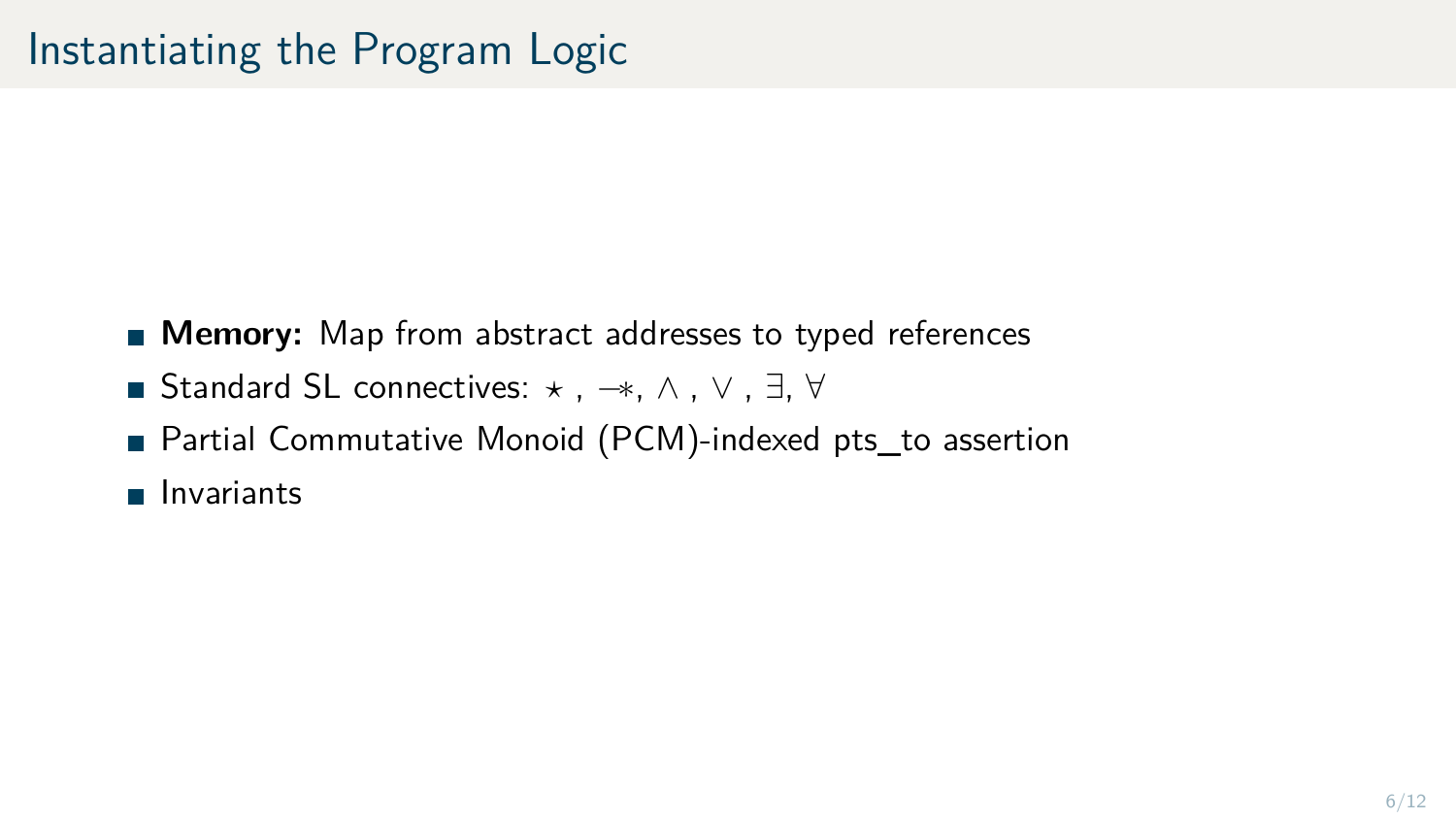$let inv_name = nat$ val  $(\rightarrow)$  (i:inv\_name) (p:slprop) : prop let ival (p:slprop) = i:inv\_name{i  $\leadsto p$ }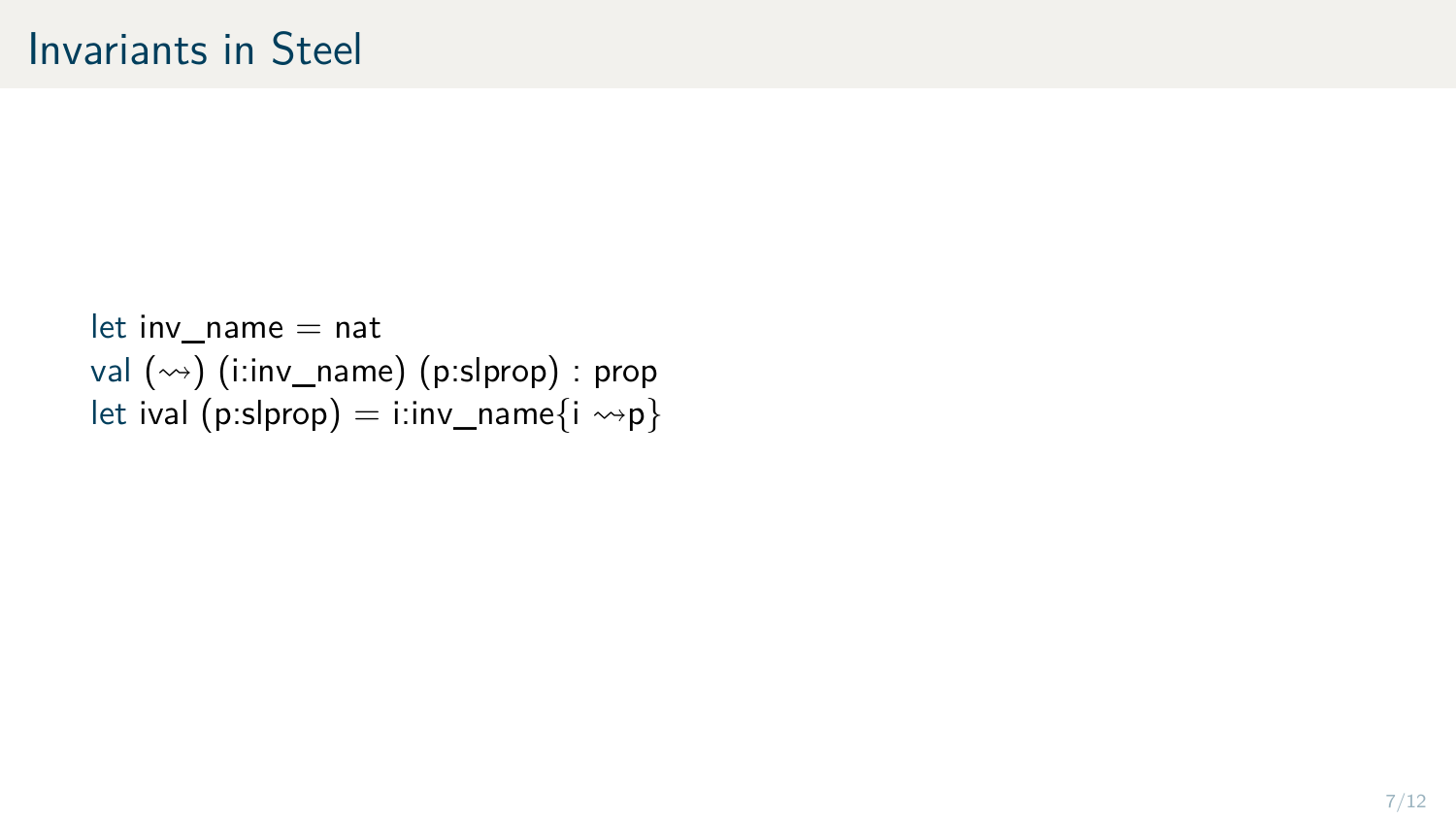let inv  $name = nat$ val  $(\rightarrow)$  (i:inv\_name) (p:slprop) : prop let ival (p:slprop) = i:inv\_name{i  $\rightarrow$ p}

val new\_invariant (p:slprop) : Steel (ival p) p emp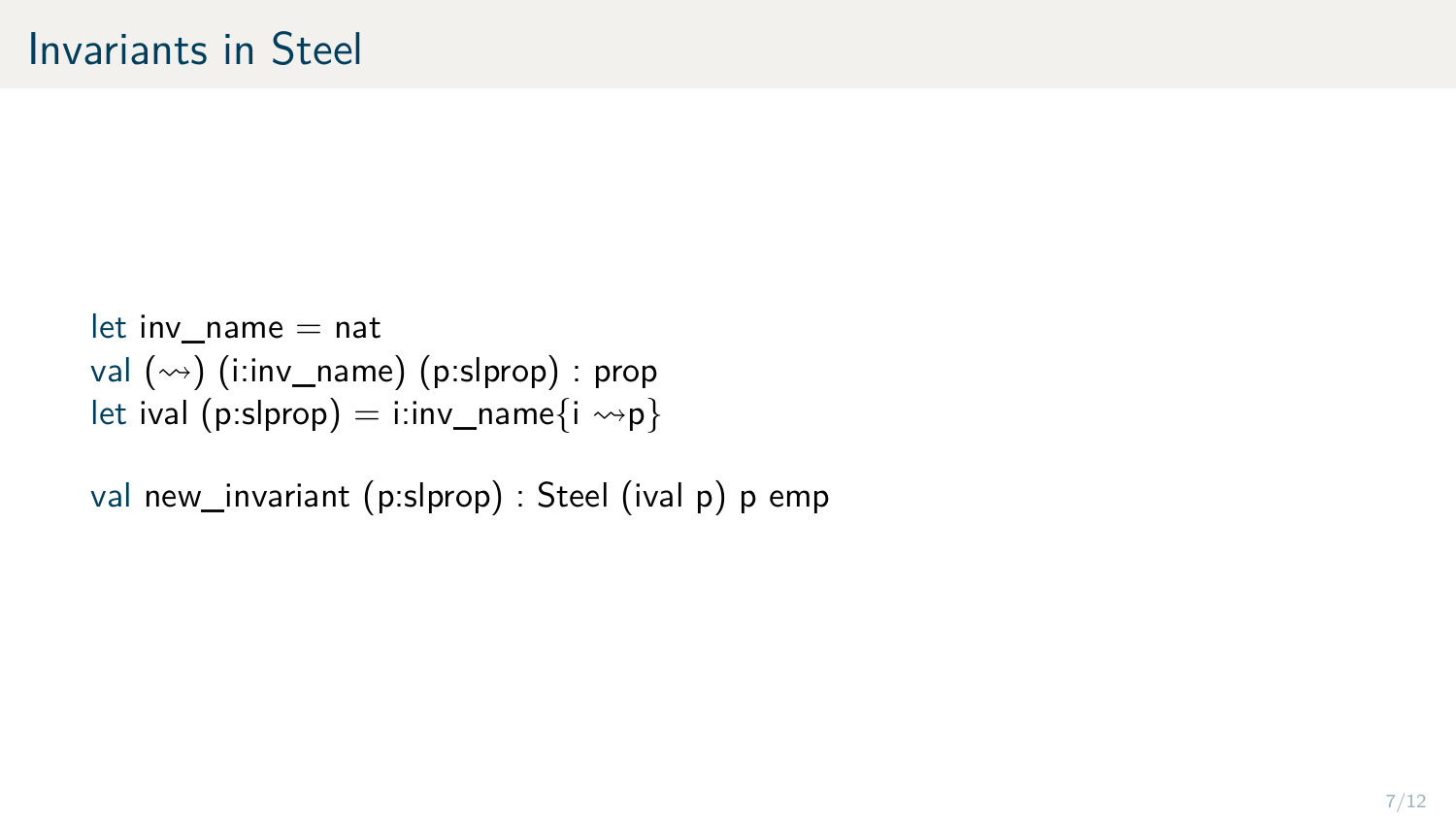- Atomic actions
- **Possibly composed with ghost computations**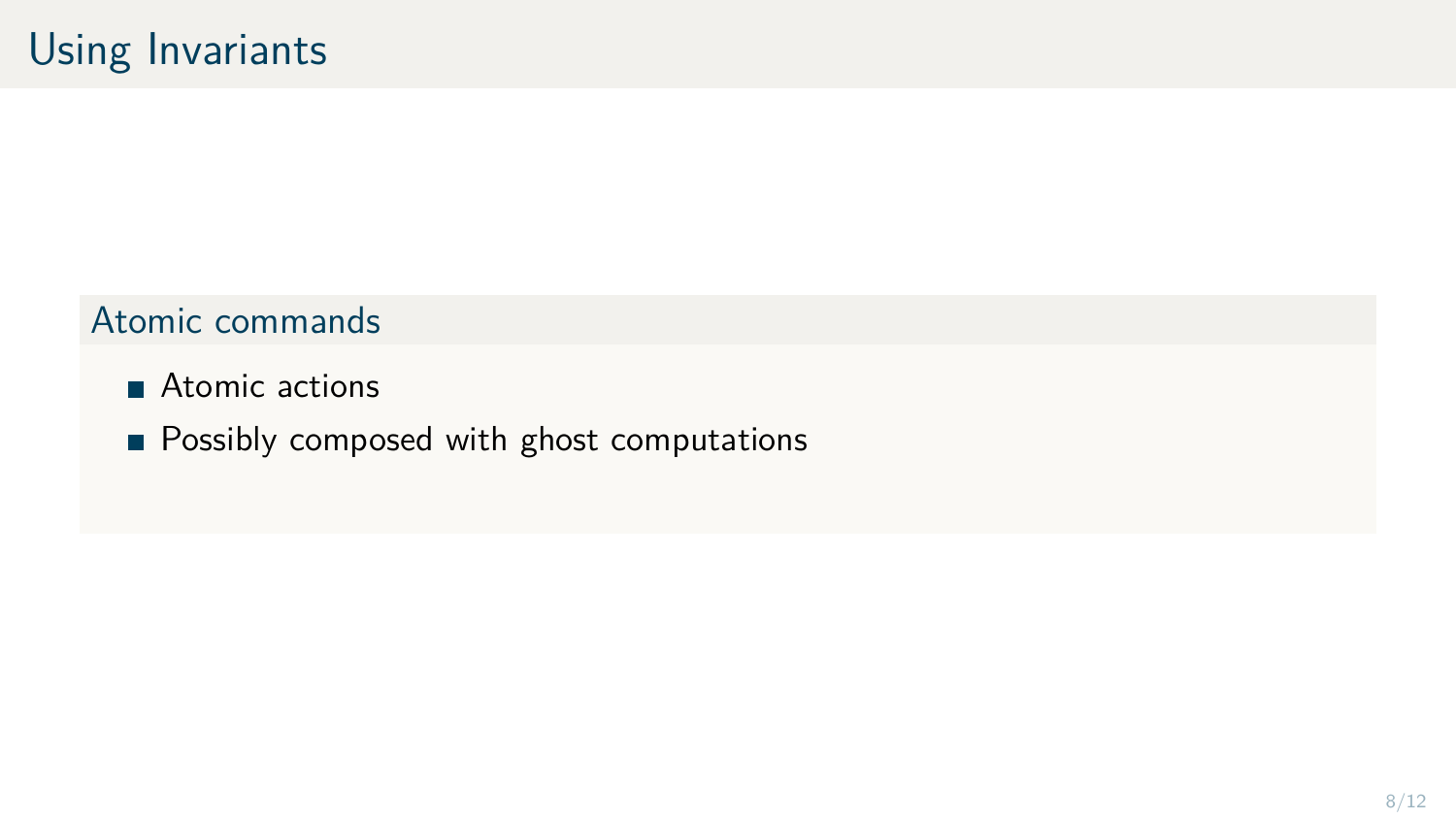- Atomic actions
- **Possibly composed with ghost computations**
- New effect: SteelAtomic a (...) is\_ghost p q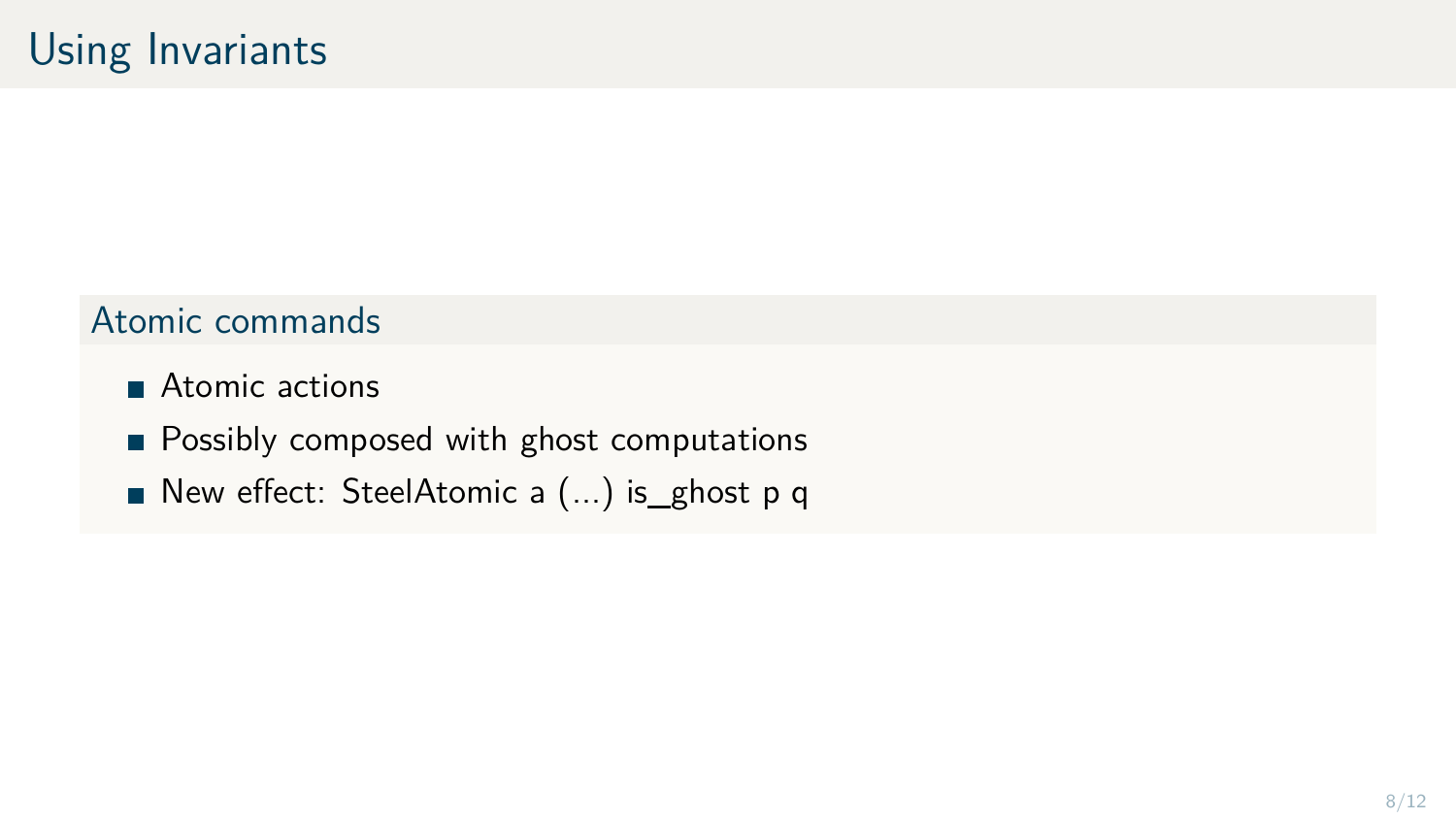- **Atomic actions**
- **Possibly composed with ghost computations**
- New effect: SteelAtomic a (...) is\_ghost p q

val with\_invariant (i:ival p) (f:unit  $\rightarrow$  SteelAtomic a g (p  $\star$  q) ( $\lambda$  y  $\rightarrow$  p  $\star$  r y)) : SteelAtomic a g q r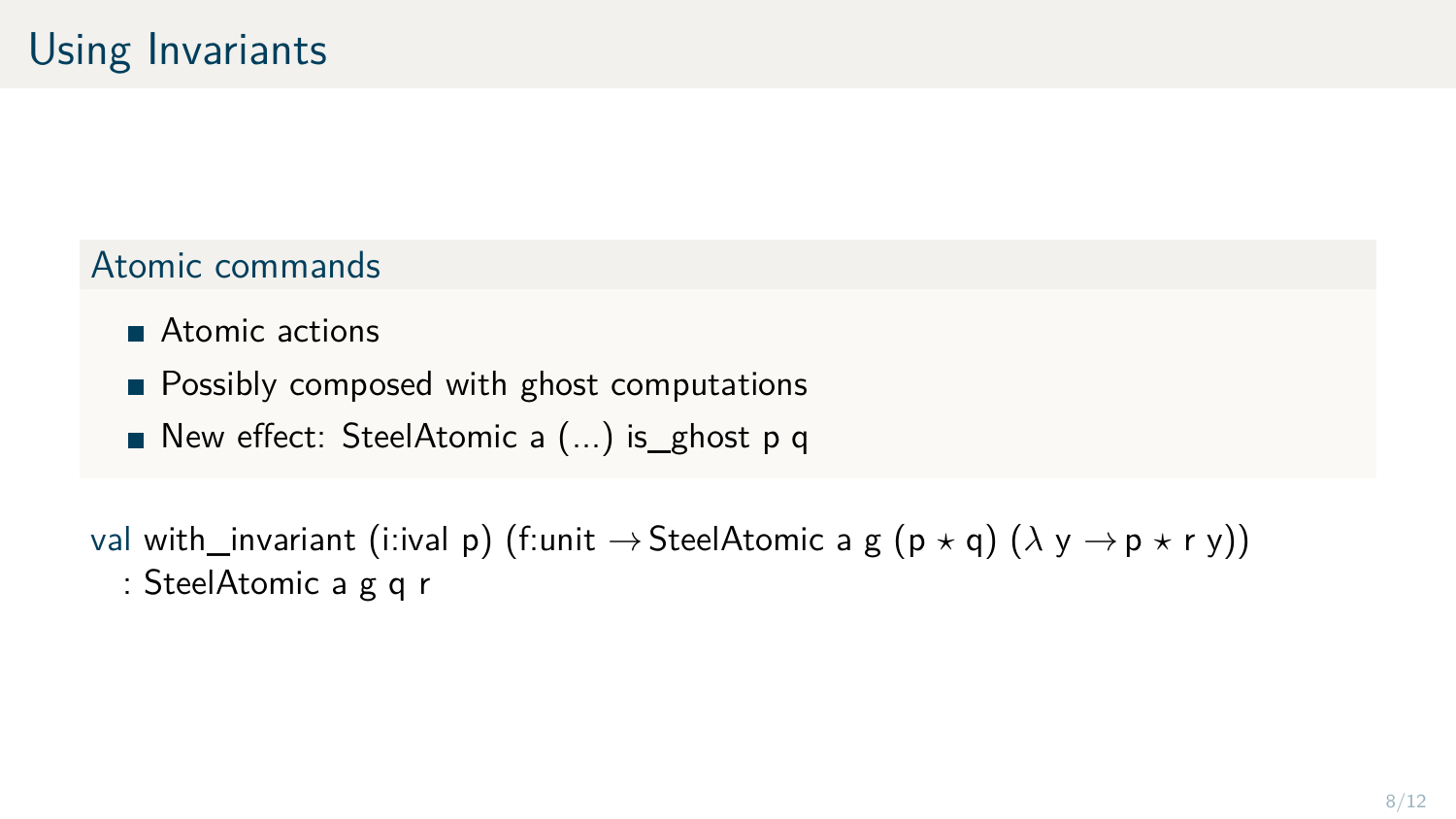- **Atomic actions**
- **Possibly composed with ghost computations**
- New effect: SteelAtomic a (...) is\_ghost p q

val with\_invariant (i:ival p) (f:unit  $\rightarrow$  SteelAtomic a  $(i \oplus u)$  g  $(p \star q)$   $(\lambda y \rightarrow p \star r y)$ ) : SteelAtomic a *u* g q r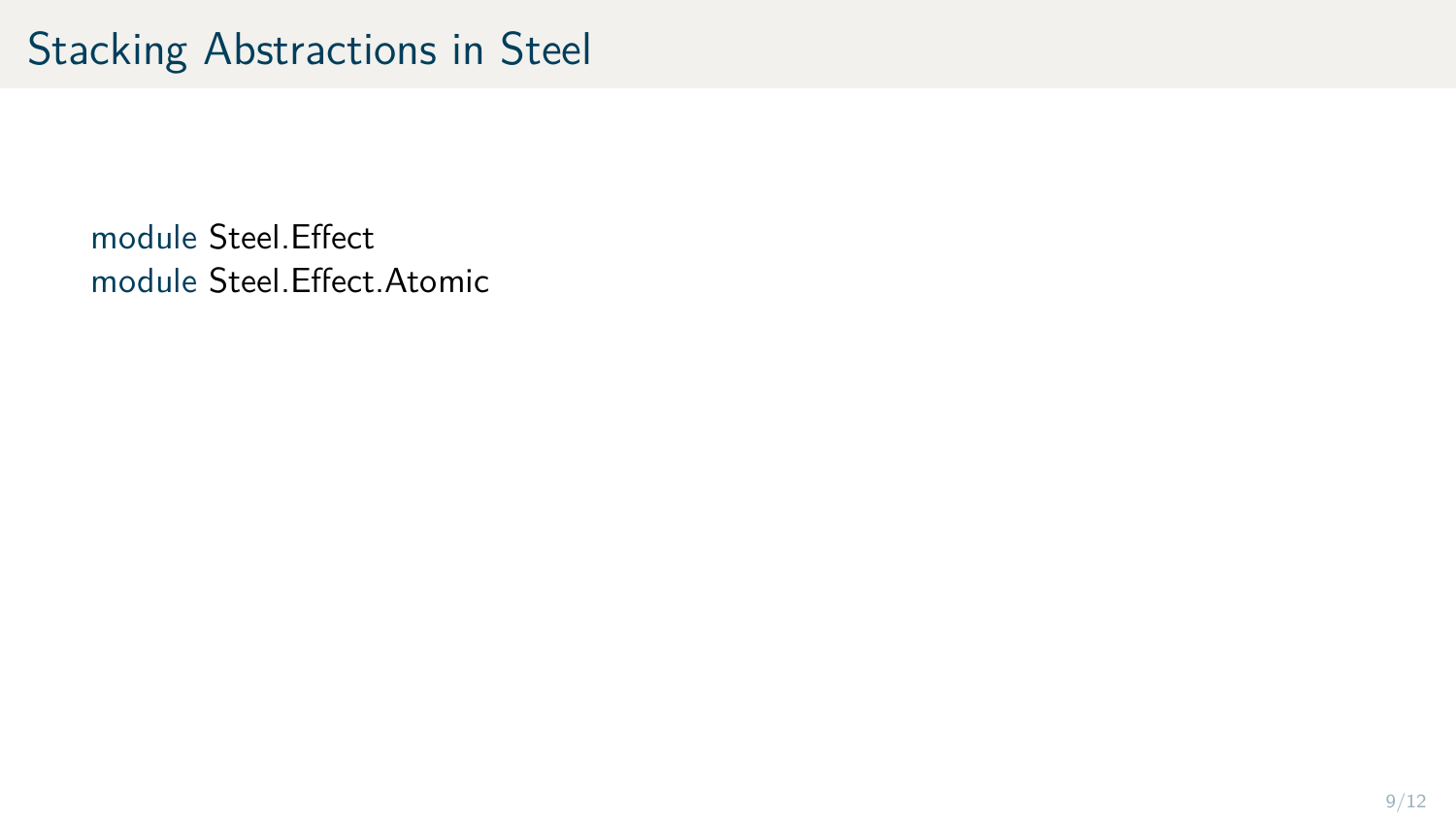module Steel.Memory module Steel.Actions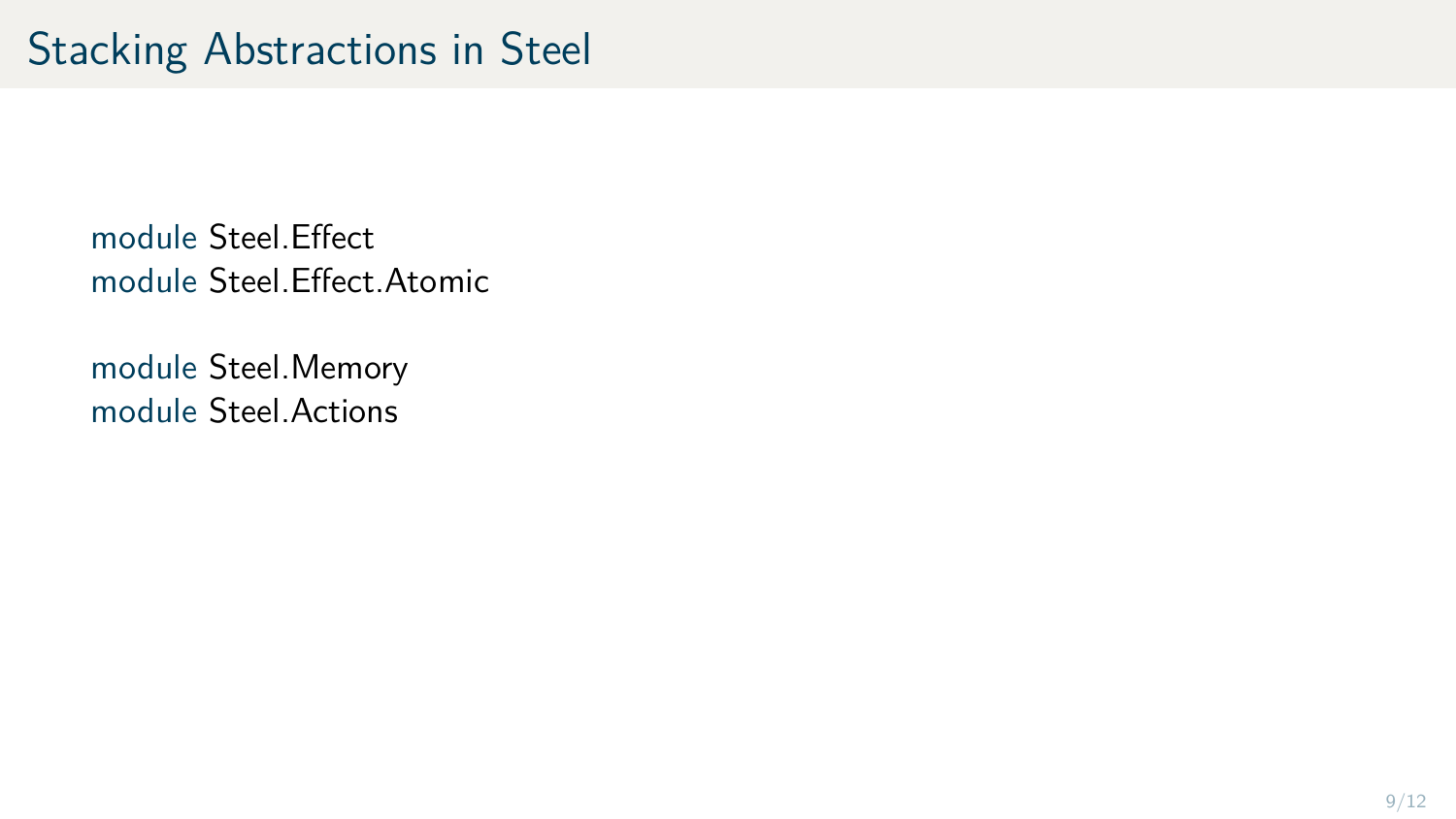module Steel.Memory module Steel.Actions

module Steel.SpinLock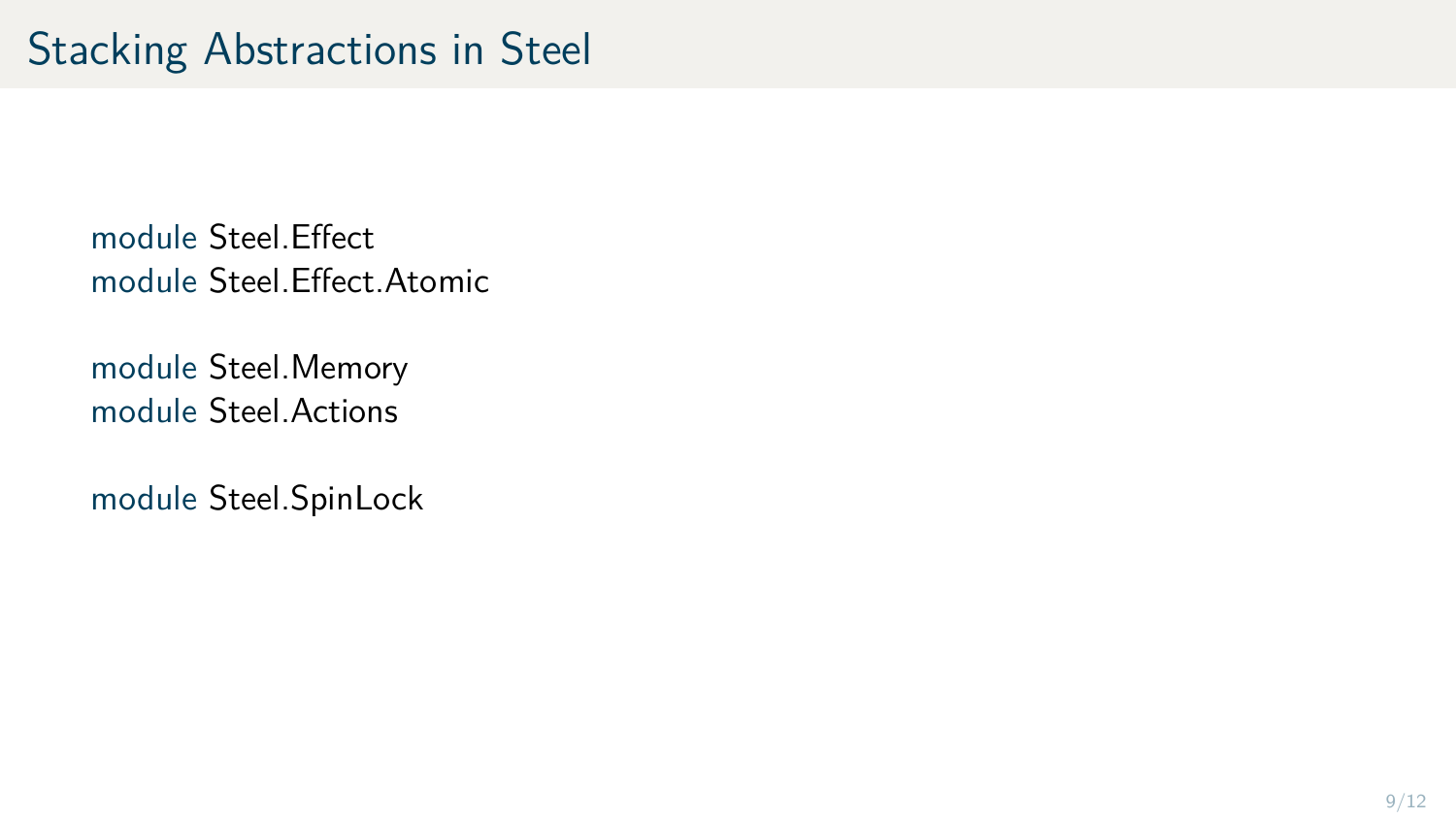module Steel.Memory module Steel.Actions

module Steel.SpinLock

module Steel.ForkJoin module Steel.Channels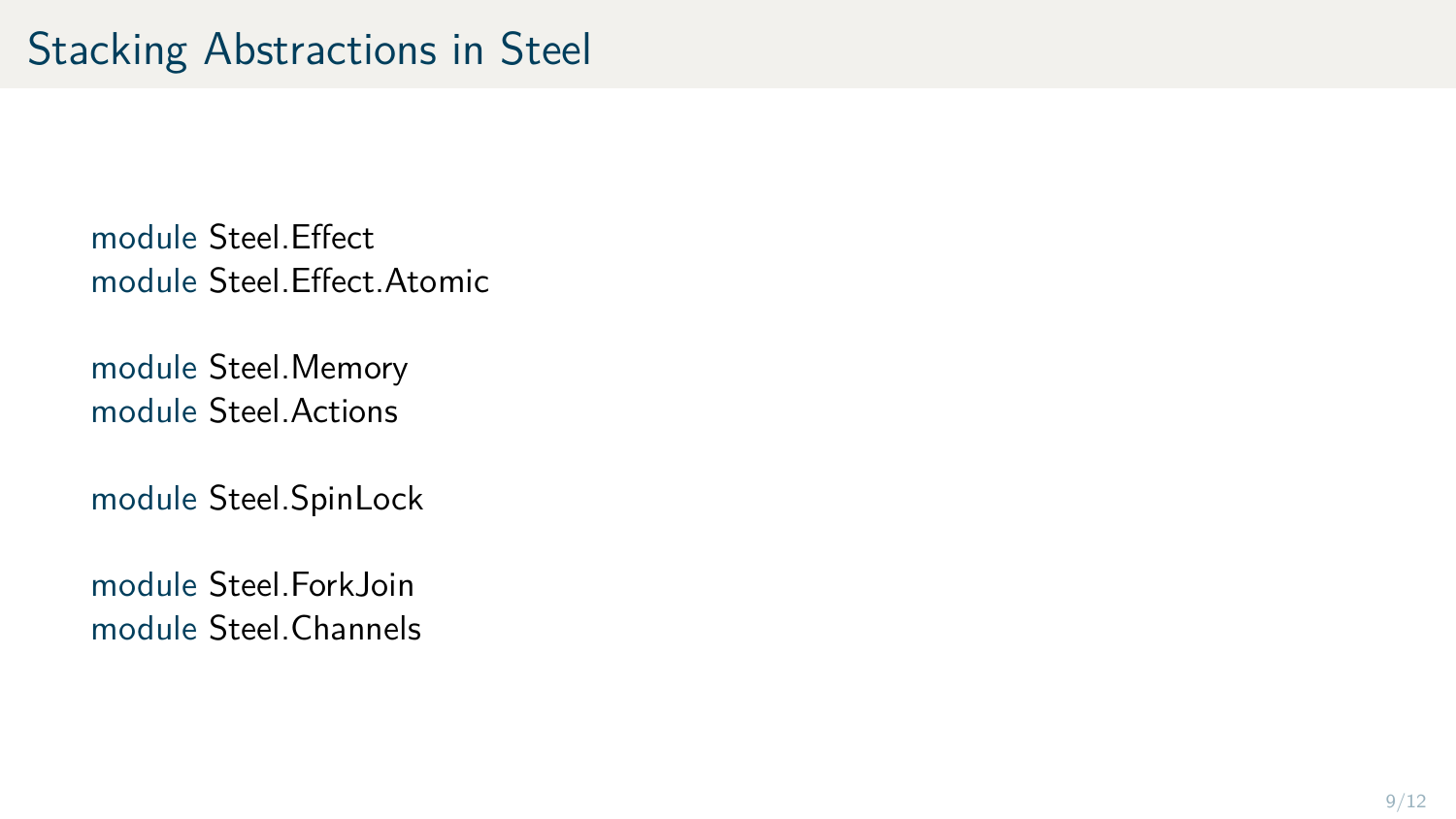val chan (p:prot) : Type val sender  $\#p$  (c:chan p) (cur:prot) : slprop val receiver #p (c:chan p) (cur:prot) : slprop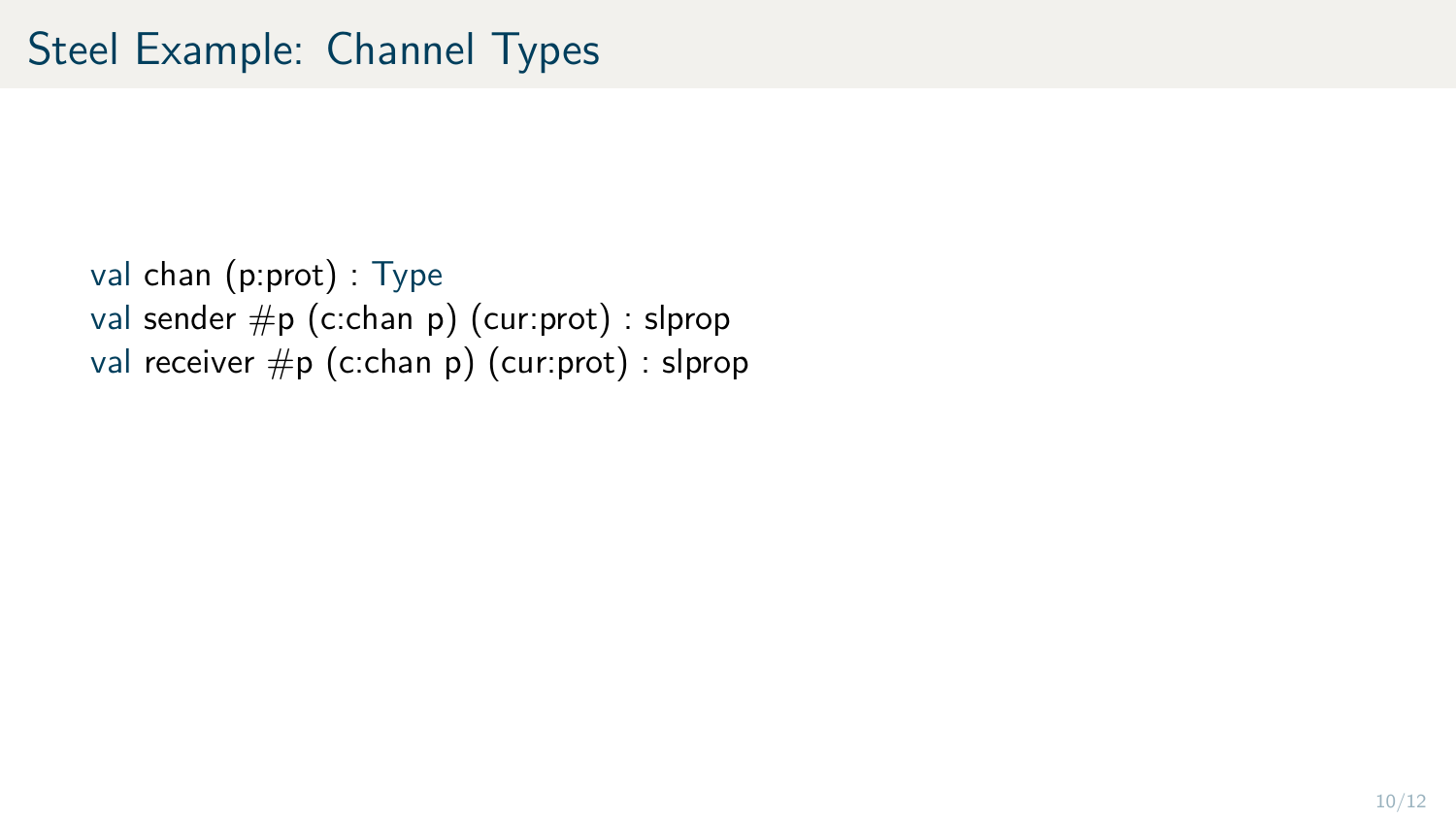val chan (p:prot) : Type val sender  $\#p$  (c:chan p) (cur:prot) : slprop val receiver  $\#p$  (c:chan p) (cur:prot) : slprop

val send  $\#p$  ( $\#cur:prot{more curl}$ ) (c:chan p) (x:msg\_t cur) : Steel unit (sender c cur)  $(\lambda \rightarrow s$ ender c (step cur x))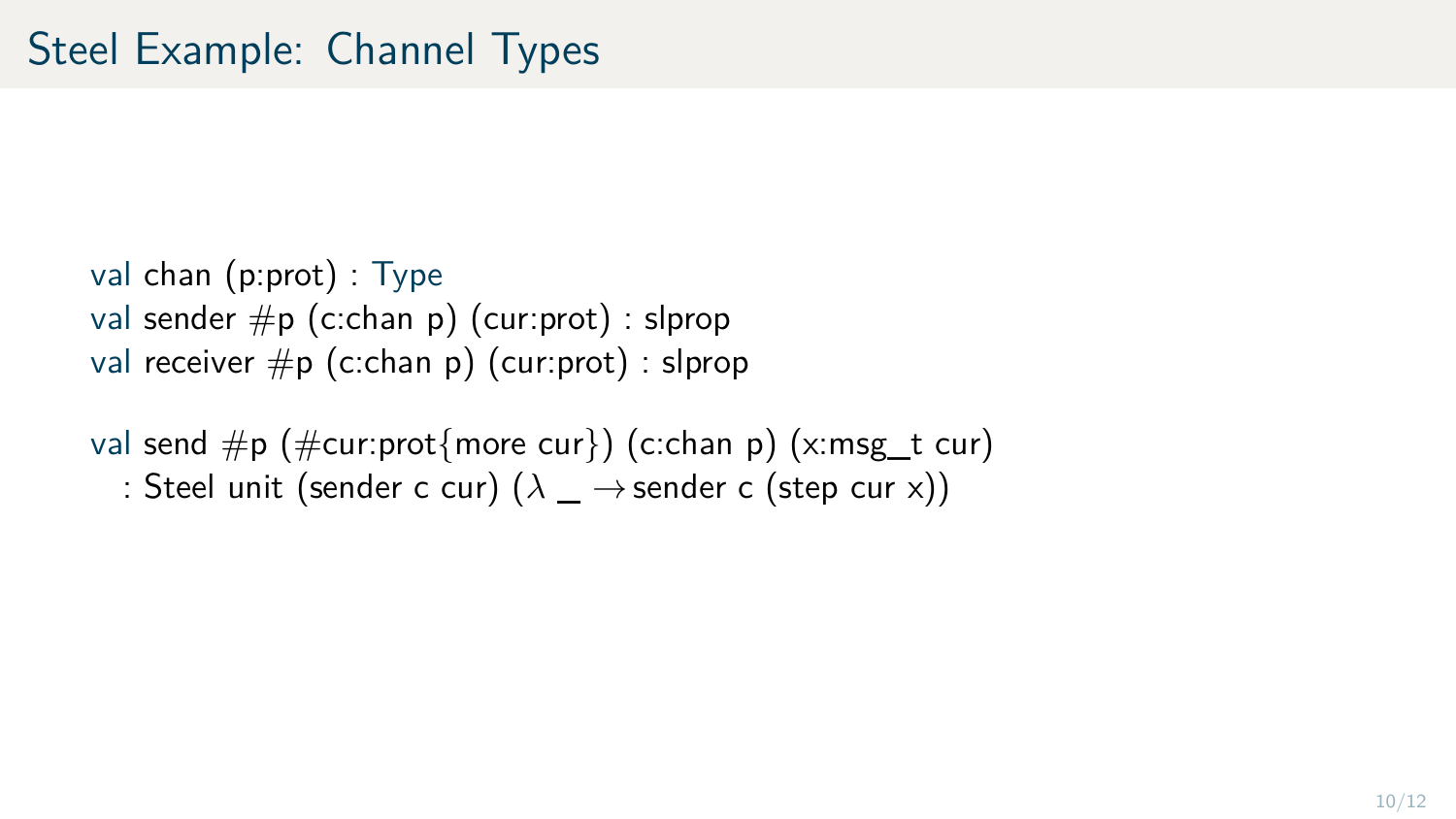val chan (p:prot) : Type val sender  $\#p$  (c:chan p) (cur:prot) : slprop val receiver  $\#p$  (c:chan p) (cur:prot) : slprop

val send  $\#p$  ( $\#cur:prot{more curl}$ ) (c:chan p) (x:msg\_t cur) : Steel unit (sender c cur)  $(\lambda \rightarrow s$ ender c (step cur x))

val recv ... : Steel (msg\_t cur) (receiver c cur) ( $\lambda$  x  $\rightarrow$  receiver c (step cur x))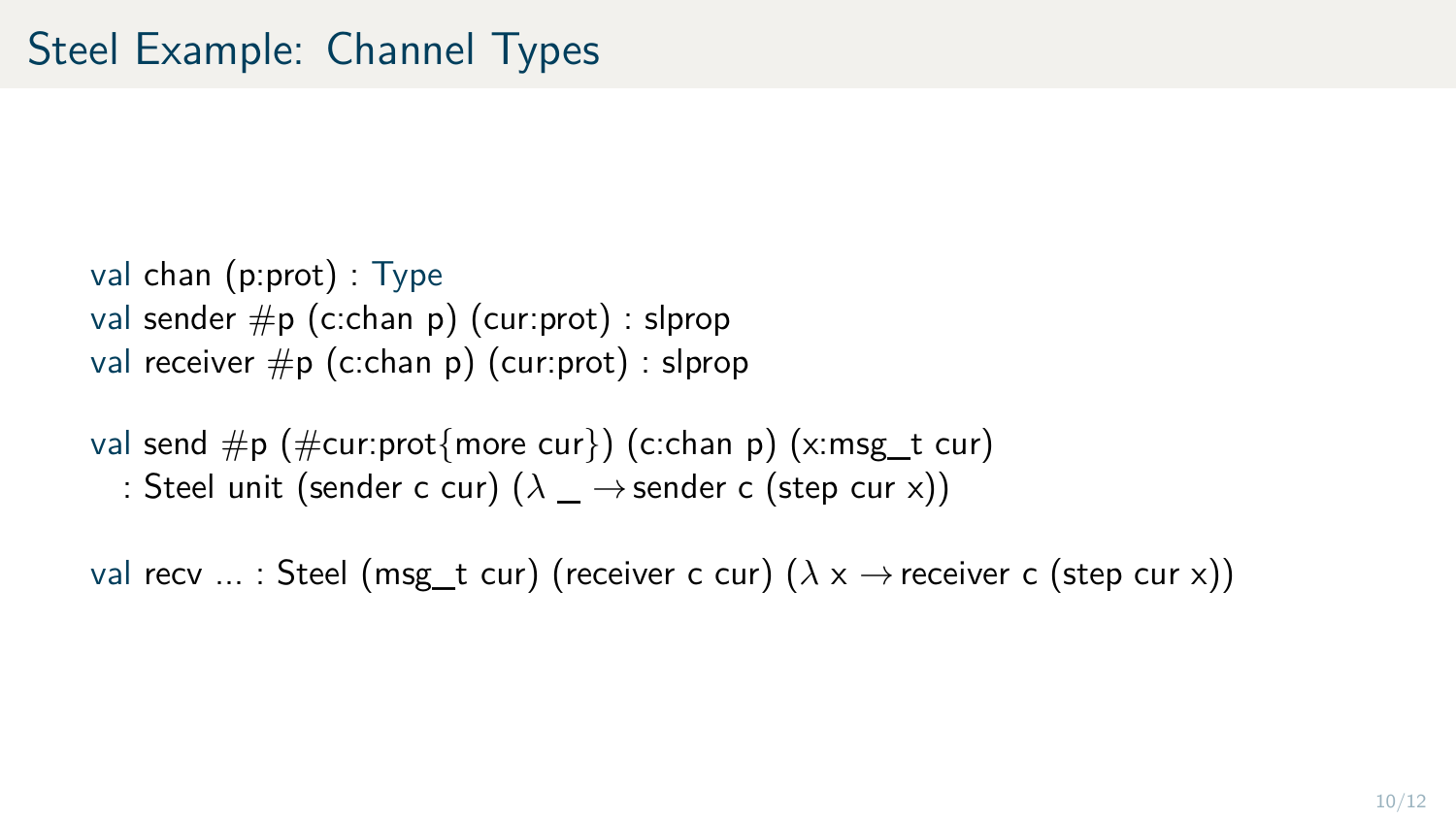## Steel Example: PingPong Protocol

```
let pingpong : prot =x \leftarrow Protocol.send int;
 y \leftarrow Protocol.recv (y:int{y > x});
 Protocol.done
```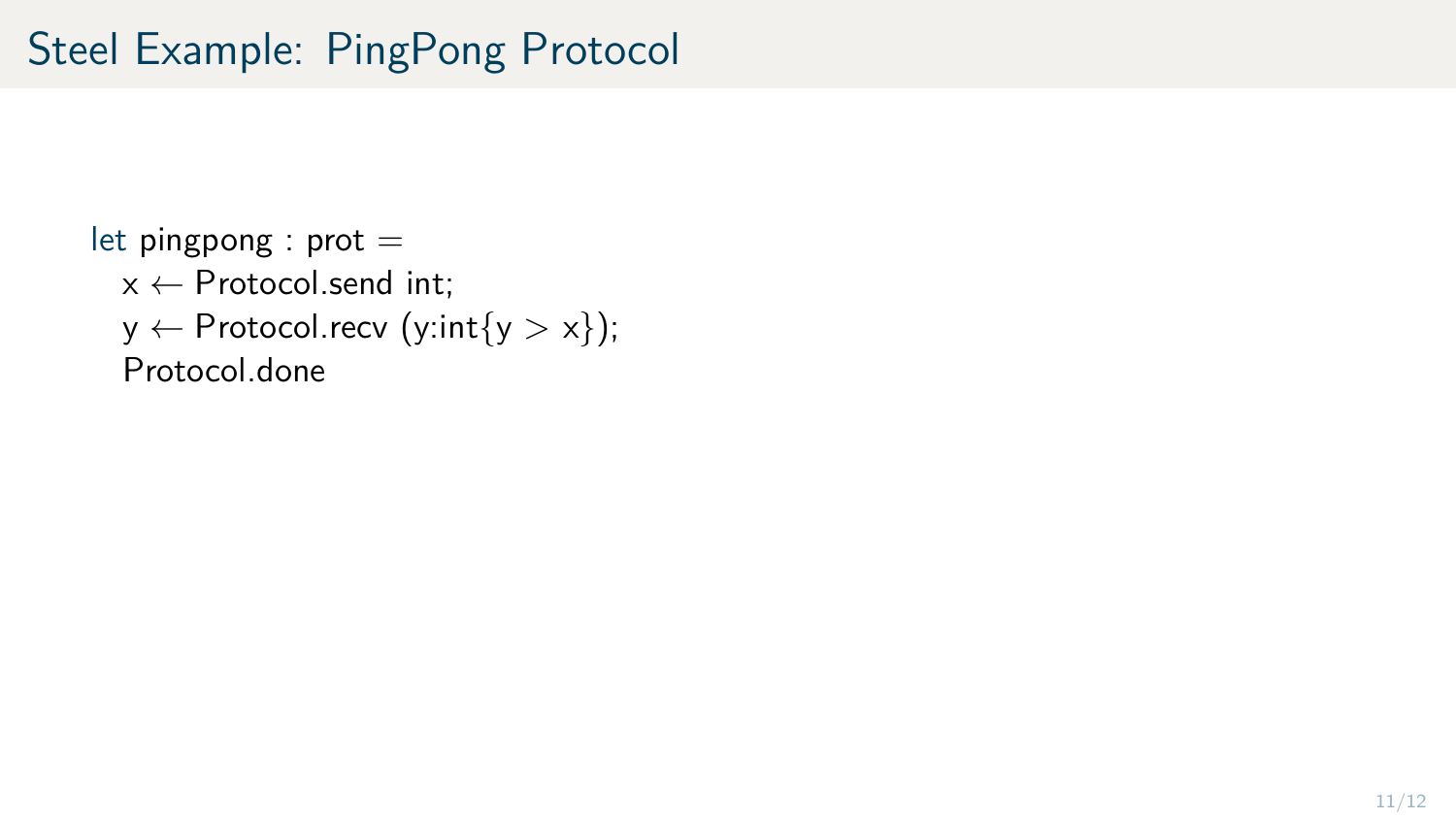```
let pingpong : prot =x \leftarrow Protocol.send int;
 y \leftarrow Protocol.recv (y:int{y > x});
 Protocol.done
```

```
let client (c:chan pingpong) =send c 17;
let y = recv c in
assert (y > 17);
return ()
```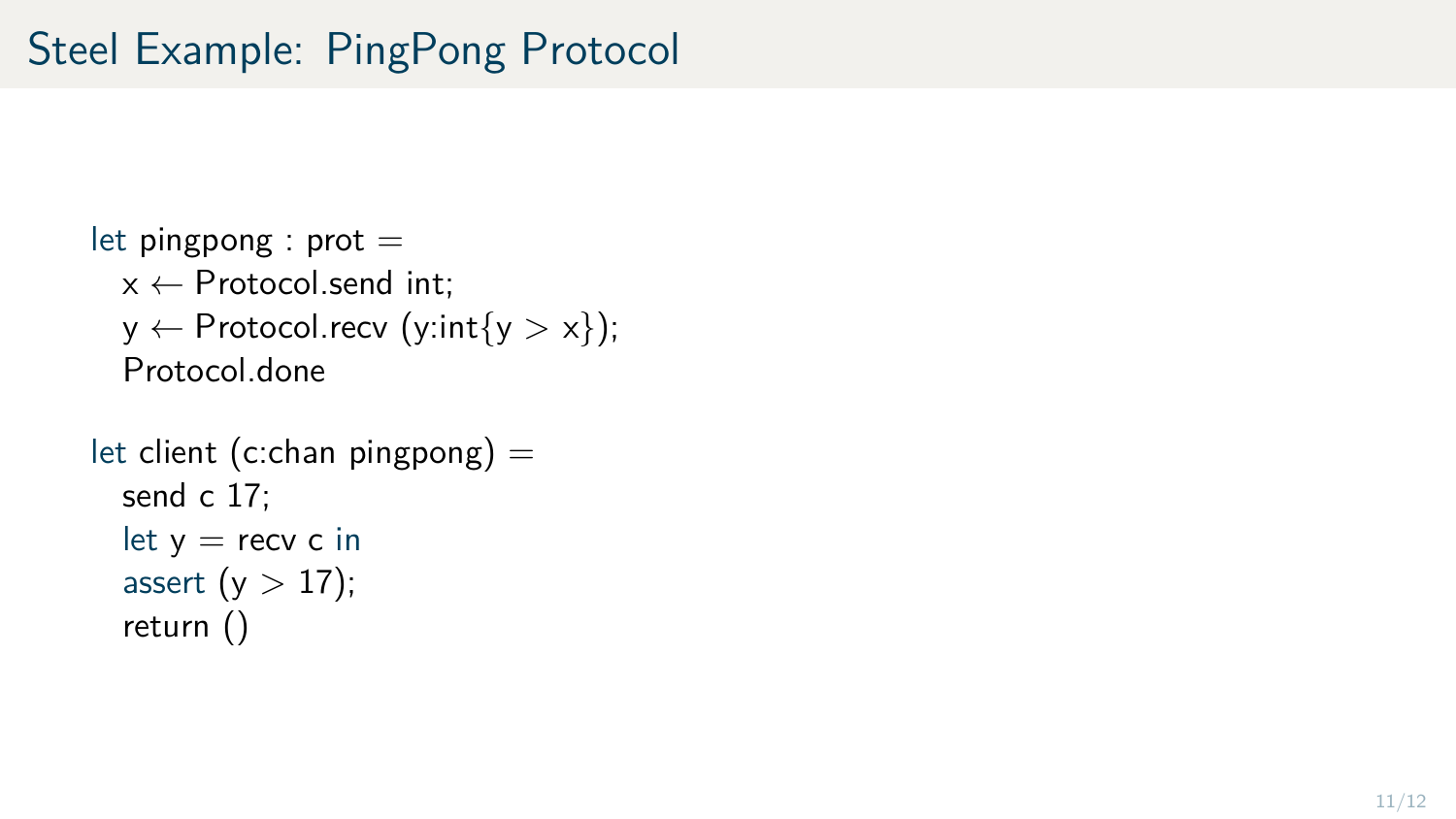### Conclusion

### **Steel**

- A shallow embedding of CSL in a dependently-typed language
- A PCM-based memory model
- Concurrency reasoning through dynamically allocated invariants
- 11 kLoC in F<sup>∗</sup> , and a growing stack of verified libraries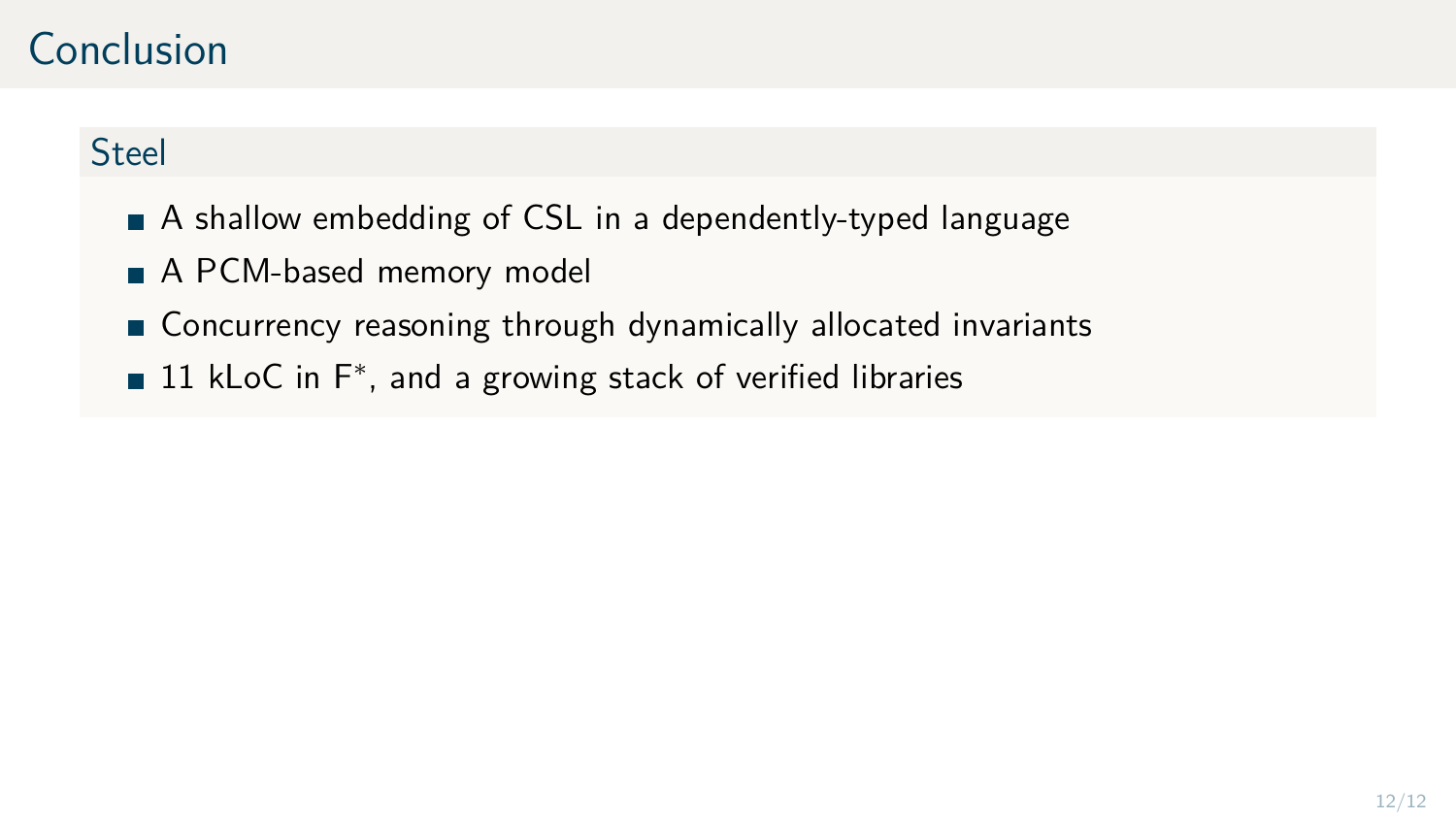### Conclusion

#### Steel

- A shallow embedding of CSL in a dependently-typed language
- A PCM-based memory model
- Concurrency reasoning through dynamically allocated invariants
- 11 kLoC in F<sup>∗</sup> , and a growing stack of verified libraries

#### Also in the paper

- **Implicit Dynamic Frames**
- **Monotonicity and Preorders for References**
- $\blacksquare$  More libraries: Lock-coupling Lists, Counters with local state, ...